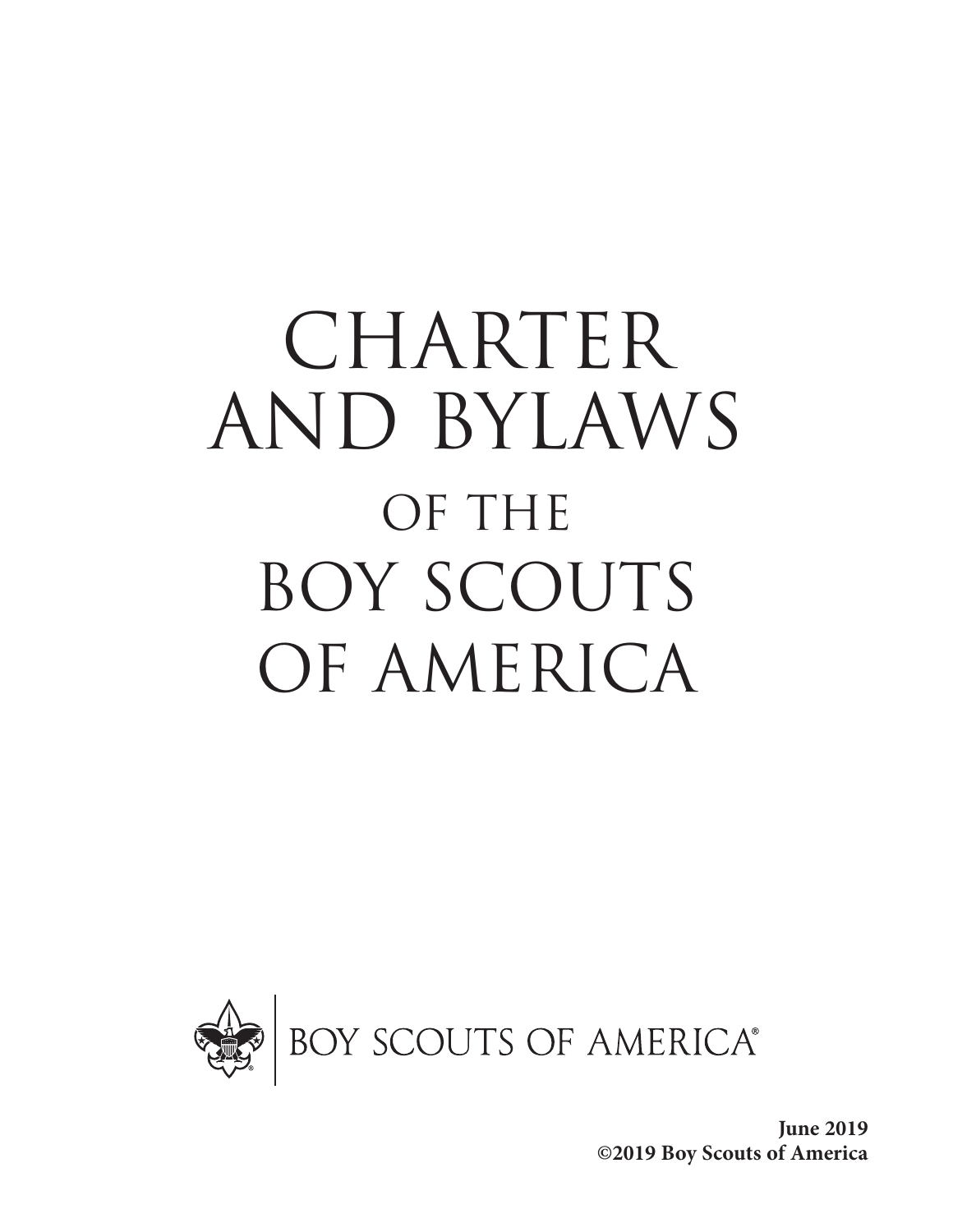**100-491 ©2019 Boy Scouts of America June 2019 Revision**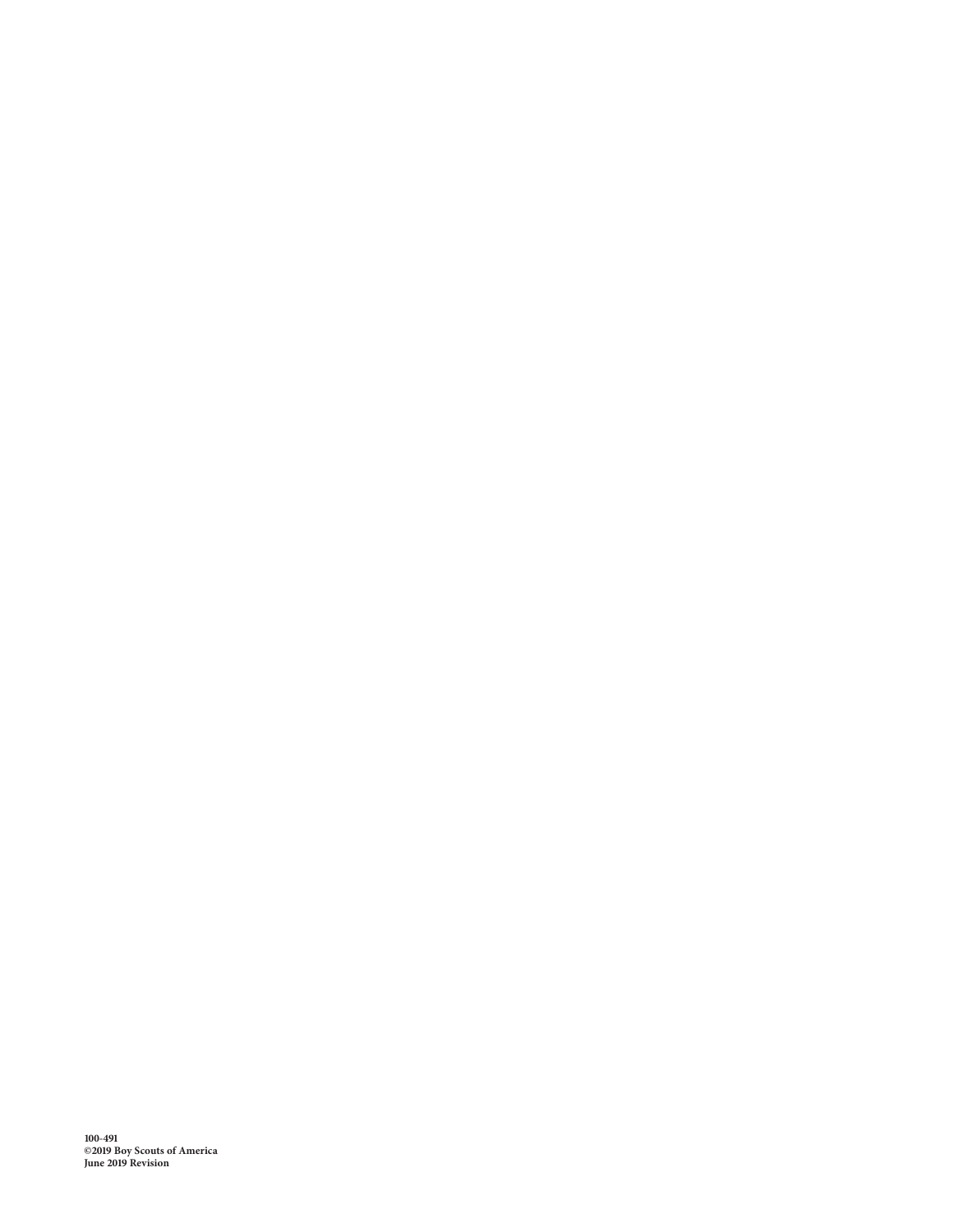### 2019 CHANGES

The Bylaws were revised in 2019 to reflect changes related to the national Executive Board and its committees (Article III). Article IV, Section 4, on honorary positions, was also significantly revised. Below is a list of articles and sections affected.

**Article III, Section 4**

**Article III, Section 8**

**Article IV, Section 3**

**Article IV, Section 1**

**Article IV, Section 4**

**Article IV, Section 2**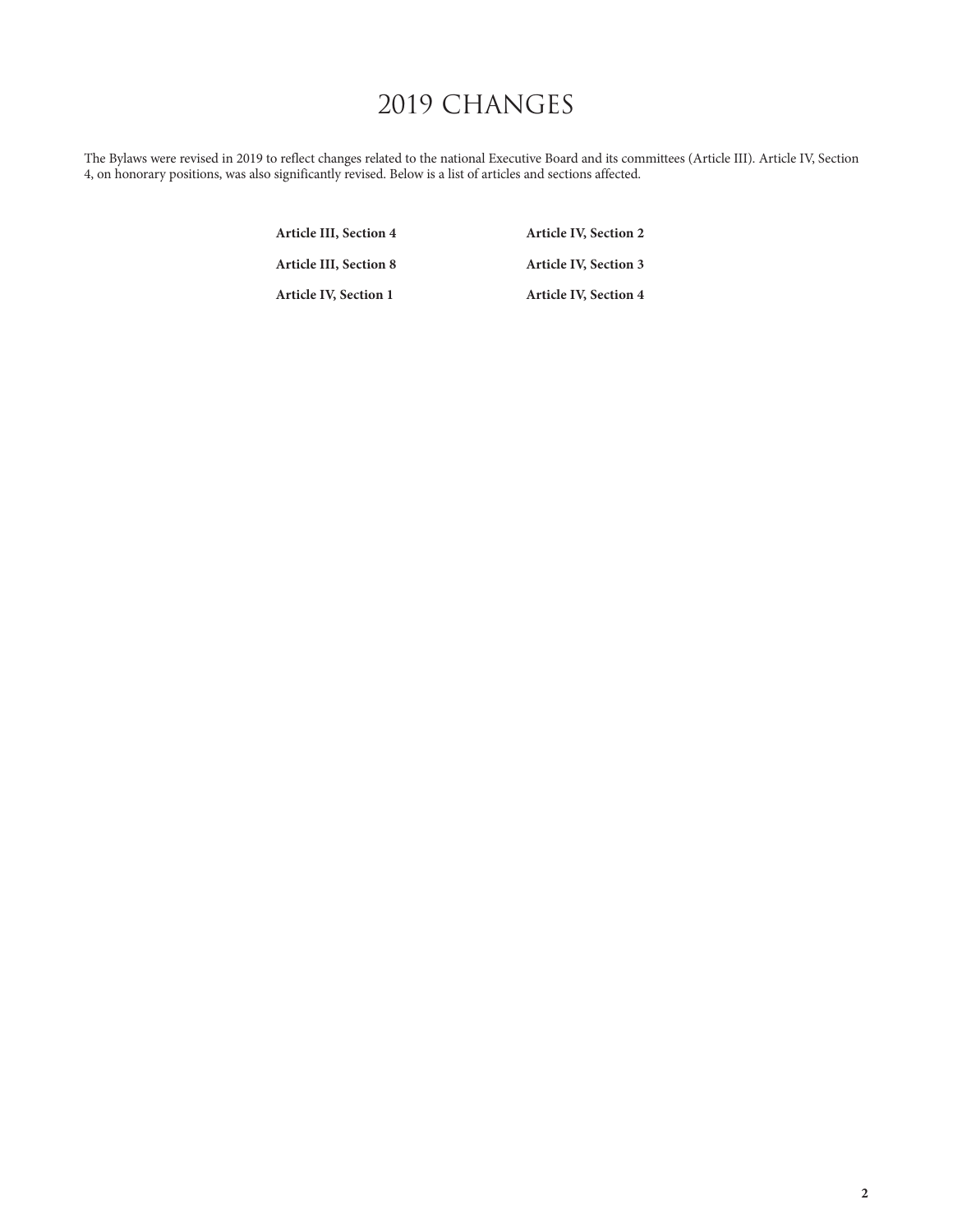### **CONTENTS**

#### **CHARTER 4**

**CONGRESSIONAL REPORT IN SUPPORT OF ACT TO INCORPORATE BOY SCOUTS OF AMERICA 6**

#### **BYLAWS 7**

**Article I. General 7** SECTION 1. Name 7 SECTION 2. Purpose 7 SECTION 3. Seal; Designating Marks 7 SECTION 4. National Service Center 7 SECTION 5. Fiscal Year 7 SECTION 6. Rules and Regulations 7 SECTION 7. Priorities 7

#### **Article II. The National Council 8**

SECTION 1. General 8 SECTION 2. Members of the National Council 8 SECTION 3. Meetings of the National Council 8

#### **Article III. The Executive Board 9**

SECTION 1. Powers, Duties, and Interpretation 9 SECTION 2. Membership 9 SECTION 3. Election of Regular Members; Election, Vacancies 9 SECTION 4. Meetings 9 SECTION 5. Electronic Communications 10 SECTION 6. Telecommunication Meetings 10 SECTION 7. National Chair's Council 10 SECTION 8. Committees of the Executive Board 10

#### **Article IV. Volunteer Leadership, Corporate Officers, and Honorary Positions 13**

SECTION 1. Volunteer Leadership 13 SECTION 2. Corporate Officers 13 SECTION 3. National Leadership Council and Operations Support Committees 14 SECTION 4. Honorary Positions 14

#### **Article V. Regional Organization 14**

SECTION 1. Regions 14 SECTION 2. Regional Committees 15 SECTION 3. Regional Board 15 SECTION 4. Regional Executive Committee 15 SECTION 5. Regional Director 15 SECTION 6. Regional Officers 15 SECTION 7. Regional Standing Committees 16 SECTION 8. Area Committees 16 SECTION 9. Regional Advisory Council 16

#### **Article VI. Local Councils 16**

SECTION 1. General 16 SECTION 2. Applications 17 SECTION 3. Conditions and Termination 17 SECTION 4. Revocation or Modifications of Charters 17 SECTION 5. Responsibility of the Local Council 17 SECTION 6. Incorporation of Local Councils 17 SECTION 7. Organization and Operation 18

#### **Article VII. Youth Membership 18**

SECTION 1. General 18 SECTION 2. Membership, Advancement, and Achievement 18

#### **Article VIII. Adult Leadership 18**

SECTION 1. General 18 SECTION 2. Professional Leadership 18

**Article IX. Policies 19** SECTION 1. Policies 19

**Article X. Program 19** SECTION 1. Program Objectives 19

**Article XI. Business 19** SECTION 1. Finance 19 SECTION 2. Deeds, Contracts, Bonds, etc. 20

**Article XII. Special Situations 20** SECTION 1. Experimental Programs 20 SECTION 2. Overseas Scouting 20 SECTION 3. Learning for Life 20

**Article XIII. Indemnification 21** SECTION 1. Indemnification 21

**Article XIV. Waivers and Amendments 21** SECTION 1. Waivers 21 SECTION 2. Amendment of Bylaws 21

**Index 22**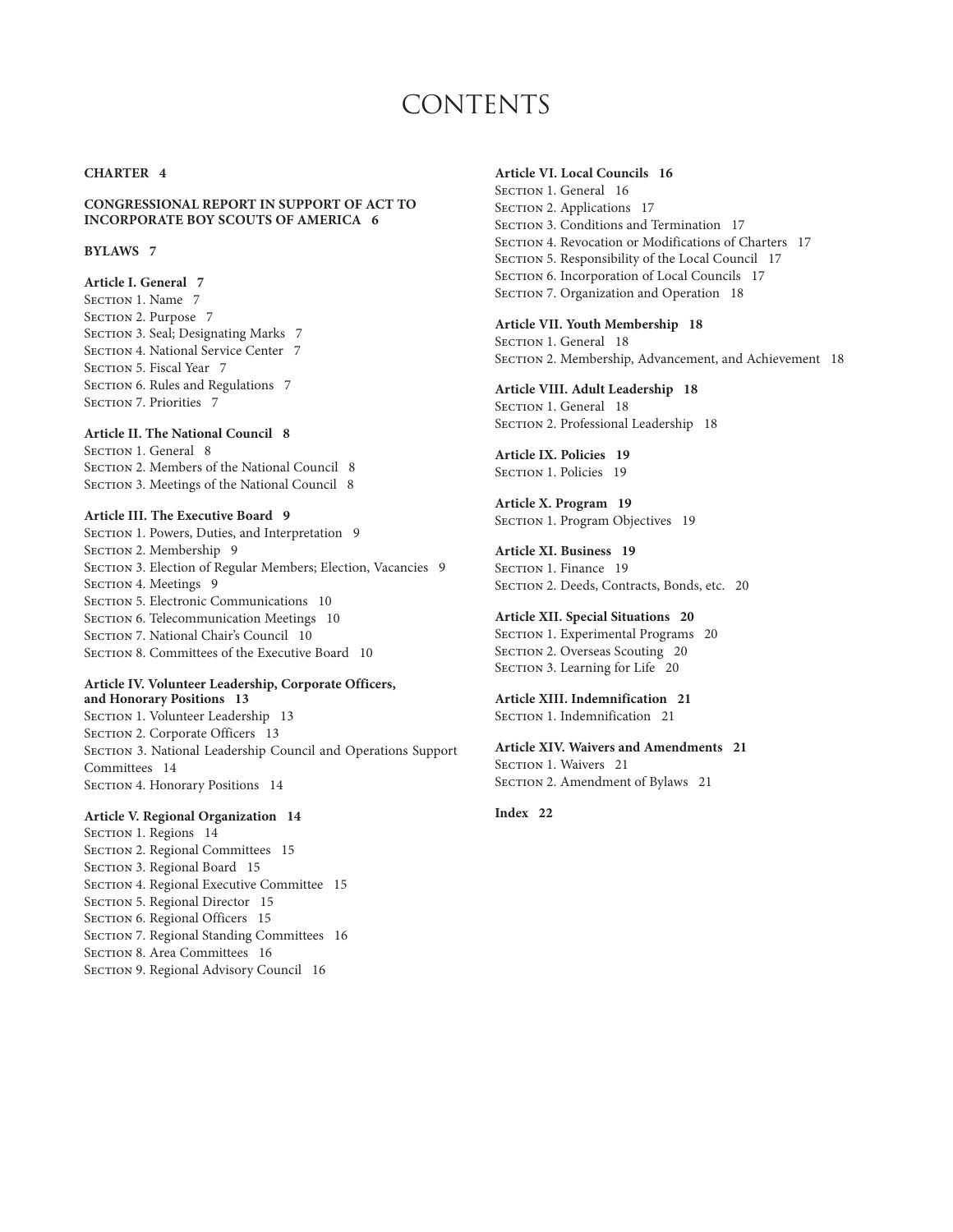### CHARTER

Sixty-Fourth Congress of the

United States of America

At the First Session

BEGUN AND HELD AT THE

### CITY OF WASHINGTON

#### On Monday, the Sixth Day

#### of December

One Thousand Nine Hundred

and Fifteen

#### AN ACT

**To Incorporate the Boy Scouts of America and for Other Purposes**

#### SECTION<sub>1</sub>.

*Be it enacted by the Senate and House of Representatives of the United States of America in Congress assembled,* That Colin H. Livingstone and Ernest P. Bicknell, of Washington, District of Columbia; Benjamin L. Dulaney, of Bristol, Tennessee; Milton A. McRae, of Detroit, Michigan; David Starr Jordan, of Berkeley, California; F. L. Seely, of Asheville, North Carolina; A. Stamford White, of Chicago, Illinois; Daniel Carter Beard, of Flushing, New York; George D. Pratt, of Brooklyn, New York; Charles D. Hart, of Philadelphia, Pennsylvania; Franklin C. Hoyt, Jeremaiah W. Jenks, Charles P. Neill, Frank Presbrey, Edgar M. Robinson, Mortimer L. Schiff, and James E. West, of New York, New York; G. Barrett Rich, Junior, of Buffalo, New York; Robert Garrett, of Baltimore, Maryland; John Sherman Hoyt, of Norwalk, Connecticut; Charles C. Jackson, of Boston, Massachusetts; John H. Nicholson, of Pittsburgh, Pennsylvania; William D. Murray, of Plainfield, New Jersey; and George D. Porter, of Philadelphia, Pennsylvania, their associates and successors, are hereby created a body corporate and politic of the District of Columbia, where its domicile shall be.

#### SECTION 2.

That the name of this corporation shall be "Boy Scouts of America," and by that name it shall have perpetual succession, with power to sue and be sued in courts of law and equity within the jurisdiction of the United States; to hold such real and personal estate as shall be necessary for corporate purposes, and to receive real and personal property by gift, devise, or bequest; to adopt a

seal, and the same to alter and destroy at pleasure; to have offices and conduct its business and affairs within and without the District of Columbia and in the several States and Territories of the United States; to make and adopt bylaws, rules, and regulations not inconsistent with the law of the United States of America, or any State thereof, and generally to do all such acts and things (including the establishment of regulations for the election of associates and successors) as may be necessary to carry into effect the provisions of this Act and promote the purposes of said corporation.

#### SECTION 3.

That the purpose of this corporation shall be to promote, through organization, and cooperation with other agencies, the ability of boys to do things for themselves and others, to train them in Scoutcraft, and to teach them patriotism, courage, self-reliance, and kindred virtues, using the methods which are now in common use by Boy Scouts.

#### SECTION 4.

That said corporation may acquire, by way of gift, all the assets of the existing national organization of Boy Scouts, a corporation under the laws of the District of Columbia, and defray and provide for any debts or liabilities to the discharge of which said assets shall be applicable; but said corporation shall have no power to issue certificates of stock or to declare or pay dividends, its object and purposes being solely of a benevolent character and not for pecuniary profit to its members.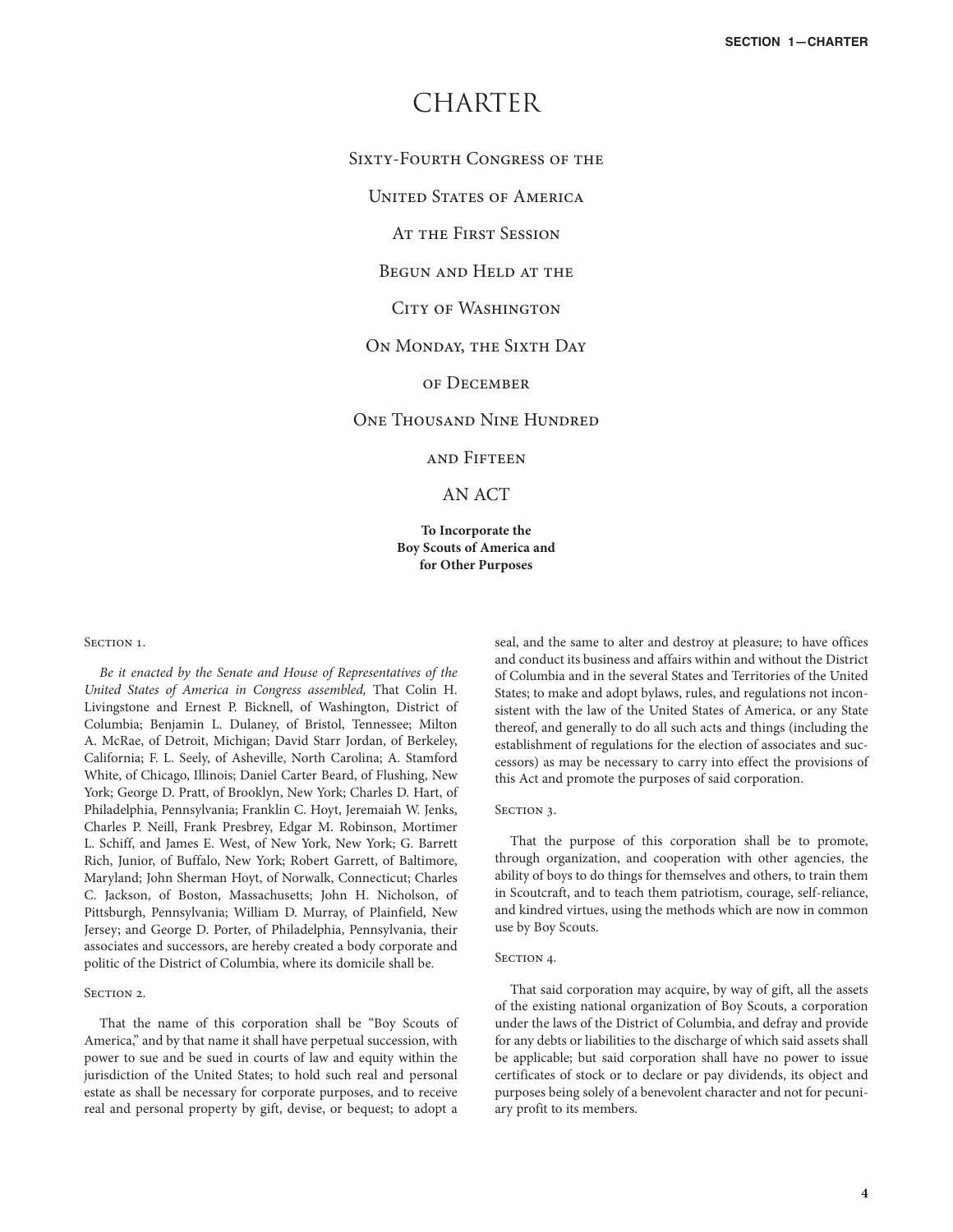#### SECTION 5.

That the governing body of the said Boy Scouts of America shall consist of an executive board composed of citizens of the United States. The number, qualifications, and terms of office of members of the executive board shall be prescribed by the bylaws. The persons mentioned in the first section of this Act shall constitute the first executive board and shall serve until their successors are elected and have qualified. Vacancies in the executive board shall be filled by a majority vote of the remaining members thereof. The bylaws may prescribe the number of members of the executive board necessary to constitute a quorum of the board, which number may be less than the majority of the whole number of the board. The executive board shall have power to make and to amend the bylaws, and, by two-thirds vote of the whole board at a meeting called for this purpose, may authorize and cause to be executed mortgages and liens upon the property of the corporation. The executive board may, by resolution passed by a majority of the whole board, designate three or more of their number to constitute an executive or governing committee, of which a majority shall constitute a quorum, which committee, to the extent provided in said resolution or in the bylaws of the corporation, shall have and exercise the powers of the executive board in the management of the business affairs of the corporation, and may have power to authorize the seal of the corporation to be affixed to all papers which may require it. The executive board, by the affirmative vote of a majority of the whole board, may appoint any other standing committees, and such standing committees shall have and may exercise such powers as shall be conferred or authorized by the bylaws. With the consent in writing and pursuant to an affirmative vote of a majority of the members of said corporation, the executive board shall have authority to dispose in any manner of the whole property of the corporation.

#### SECTION 6.

That an annual meeting of the incorporators, their associates and successors, shall be held once in every year after the year of incorporation, at such time and place as shall be prescribed in the

bylaws, when the annual reports of the officers and executive board shall be presented and members of the executive board elected for the ensuing year. Special meetings of the corporation may be called upon such notice as may be prescribed in the bylaws. The number of members which shall constitute a quorum at any annual or special meeting shall be prescribed in the bylaws. The members and executive board shall have power to hold their meetings and keep the seal, books, documents, and papers of the corporation within or without the District of Columbia.

#### SECTION 7.

That said corporation shall have the sole and exclusive right to have and to use, in carrying out its purposes, all emblems and badges, descriptive or designating marks, and words or phrases now or heretofore used by the Boy Scouts of America in carrying out its program, it being distinctly and definitely understood, however, that nothing in this Act shall interfere or conflict with established or vested rights.

#### SECTION 8.

That on or before the first day of April of each year the said Boy Scouts of America shall make and transmit to Congress a report of its proceedings for the year ending December thirty-first preceding.\*

#### SECTION 9.

That Congress shall have the right to repeal, alter, or amend this Act at any time.

Approved 15 June 1916

Woodrow Wilson

\*As amended August 30, 1964, Pub. L. 88-504, 78 Stat. 636.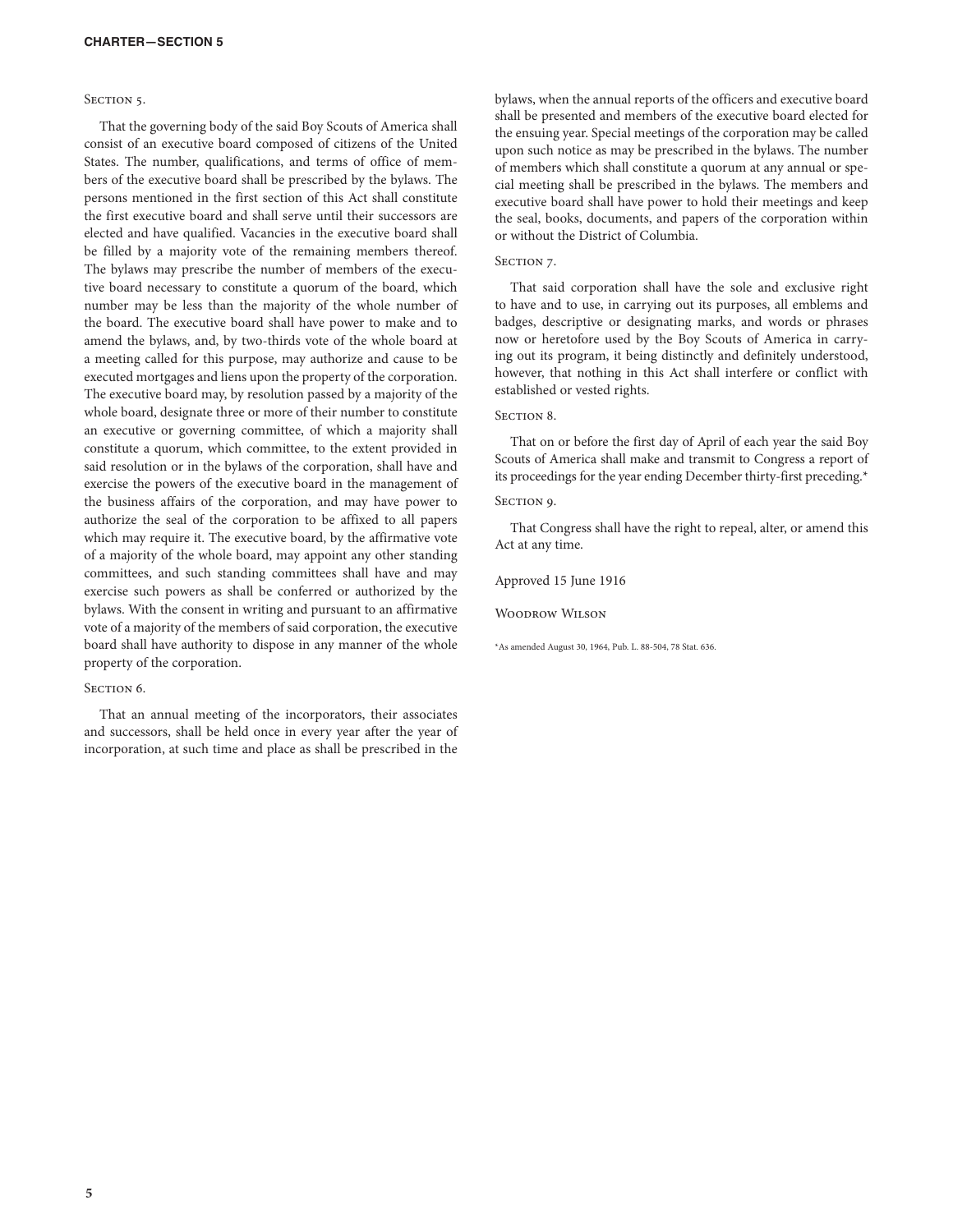### CONGRESSIONAL REPORT IN SUPPORT OF ACT TO INCORPORATE BOY SCOUTS OF AMERICA

#### House Report No. 130, Sixty-Fourth Congress First Session

February 7, 1916.—Referred to the House Calendar and ordered to be printed.

Mr. Gard, from the Committee on the Judiciary, submitting the following report (to accompany H. R. 755).

The Committee on the Judiciary, to whom was referred the bill (H. R. 755) to incorporate the Boy Scouts of America and to protect its insignia, having carefully considered the same, beg leave to submit the following report with the recommendation that the bill do pass.

The Boy Scout movement is not one seeking to promote a juvenile military system, but is intended to supplement and enlarge established modern educational facilities in activities in the great and healthful out-of-doors where may be the better developed physical strength and endurance, self-reliance, and the powers of initiative and resourcefulness, all for the purpose of establishing through the boys of today the very highest type of American citizenship.

It tends to conserve the moral, intellectual, and physical life of the coming generation, and in its immediate results does much to reduce the problem of juvenile delinquency in the cities. The movement has grown rapidly during the past few years, until it is now organized in practically every community of 4,000 inhabitants and over and in many smaller communities of the United States. During the past two years Boy Scouts have demonstrated the value of the education and training they received as an auxiliary force in the maintenance of public order and in the administration of firstaid and practical assistance in times of great public emergencies. Their services on the occasion of the Ohio floods, at the Gettysburg reunion, in the inaugural ceremonies of President Wilson, and at the recent memorable reunion of the Grand Army of the Republic

in Washington attracted Nationwide attention and received general commendation, particularly from the American National Red Cross and the officials of the Federal and State Governments. The importance and magnitude of its work is such as entitle it to recognition and its work and insignia to protection by Federal incorporation.

The Scout scheme is based upon the methods involved in educating the boy. It is a scheme of placing the boy on honor. In addition to requiring him to live up to a standard or code of laws which insure development of character along proper lines, it requires him to study in order to pass certain tests of qualification. The passing of these various tests is recognized by the award of appropriate badges or medals and insignia.

If any boy can secure these badges without meeting the required tests, the badges will soon be meaningless, and one of the leading features of the Scout program will be lost; likewise, with the uniform that designates the Scout. At the present time this is protected by the use of insignia—a seal woven or stamped into the cloth. All of these various badges and insignia are at present protected by the patent laws, but under the patent laws such protection is available for a limited period only. The passing by Congress of this bill will, it is believed, provide the organization with proper protection for its distinctive insignia, the integrity of which is essential to the maintenance of the movement, and protect it from those who are seeking to profit by the good repute and high standing and popularity of the Scout movement by imitating it in name alone.

The identical language of this bill was incorporated in the bill with amendments thereto, known as H.R. 19907, which was reported from the Committee on the Judiciary on February 3, 1915, with a recommendation that it, as so amended, do pass.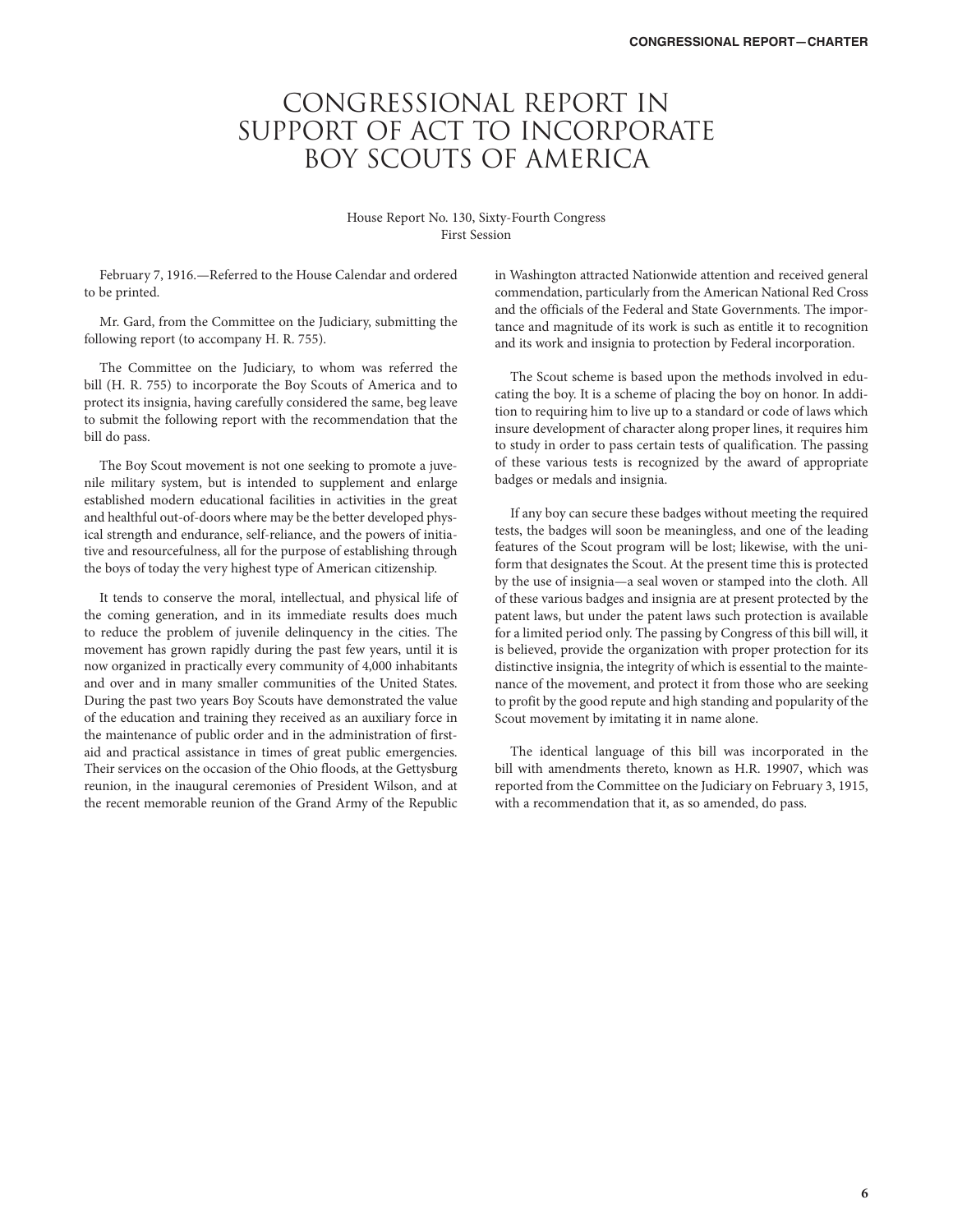## BYLAWS ARTICLE I. GENERAL

#### **NAME**

SECTION 1.

The name of the corporation is Boy Scouts of America. For convenience in these Bylaws the corporation is sometimes referred to as the "Corporation."

#### **PURPOSE**

#### SECTION 2.

The purpose of the Corporation is as set forth in the original certificate of incorporation under the laws of the District of Columbia, dated February 8, 1910, and restated in the Act of Incorporation enacted by the Congress of the United States of America on June 15, 1916, as follows: "That the purpose of this Corporation shall be to promote, through organization and cooperation with other agencies, the ability of boys to do things for themselves and others, to train them in Scoutcraft, and to teach them patriotism, courage, self-reliance, and kindred virtues, using the methods which are now in common use by Boy Scouts." In achieving this purpose, emphasis shall be placed upon its educational program and the oaths, promises, and codes of the Scouting program for character development, citizenship training, leadership, and mental and physical fitness.

#### **SEAL; DESIGNATING MARKS**

#### SECTION 3.

*Clause 1.* The seal of the Corporation shall be in the form of a circle enclosing the universal badge with the motto "Be Prepared" underneath the badge and the words "Boy Scouts of America" around the circle and shall be used only as authorized.

*Clause 2.* In accordance with provisions of the Charter, the Corporation shall establish and maintain policies to regulate the use of the seal and all other emblems and badges, descriptive and designating marks, and words or phrases associated with or referring to the Boy Scouts of America or any of its affiliates. Such policies may permit the use of the Boy Scouts of America designating marks by third parties as long as such are (i) consistent with the values and purpose of the Corporation, and (ii) pursuant to written agreement between the user and the Corporation. Administration of such policies is the responsibility of the Chief Scout Executive, who may delegate such duties to an officer or employee of the Corporation.

#### **NATIONAL SERVICE CENTER**

#### SECTION 4.

The principal office of the Corporation shall be located in the City of Irving, County of Dallas, in the State of Texas, and shall be known as the National Service Center of the Boy Scouts of America.

#### **FISCAL YEAR**

SECTION<sub>5</sub>.

The fiscal year of the Corporation shall be the calendar year.

#### **RULES AND REGULATIONS**

SECTION<sub>6</sub>.

#### **Establishment**

*Clause 1.* In accordance with the provisions of the Charter, the Executive Committee may establish and amend Rules and Regulations for the further governance and guidance of the Boy Scouts of America including its local councils and affiliates.

#### **Amendment**

*Clause 2.* The Rules and Regulations and amendments thereto shall normally be adopted by resolution of the Executive Committee.

#### **Amendment—Reporting Changes to the Executive Board**

*Clause 3.* Any amendment to the Rules and Regulations shall be reported to the members of the Executive Board at its next meeting and unless such amendment is altered or canceled by the Executive Board at such meeting, it will be as effective as if it had been originally adopted by the Executive Board.

#### **PRIORITIES**

SECTION<sub>7</sub>.

#### **General**

*Clause 1.* These Bylaws shall be consistent with the Charter. The Rules and Regulations shall be consistent with the Charter and the Bylaws. In the event of any conflicts or inconsistencies, the Charter shall govern primarily and the Bylaws secondarily.

#### **Specifics**

*Clause 2.* All statements contained in official publications of the Boy Scouts of America, its local councils and affiliates, including (but not limited to) handbooks, pamphlets, instructions, magazine articles, bulletins, manuals, and letters, which may, from time to time, be issued for clarification or explanation of official language shall be consistent with the language and intent of the Charter, the Bylaws, and the Rules and Regulations. Any contradictory or inconsistent language is unauthorized and without effect.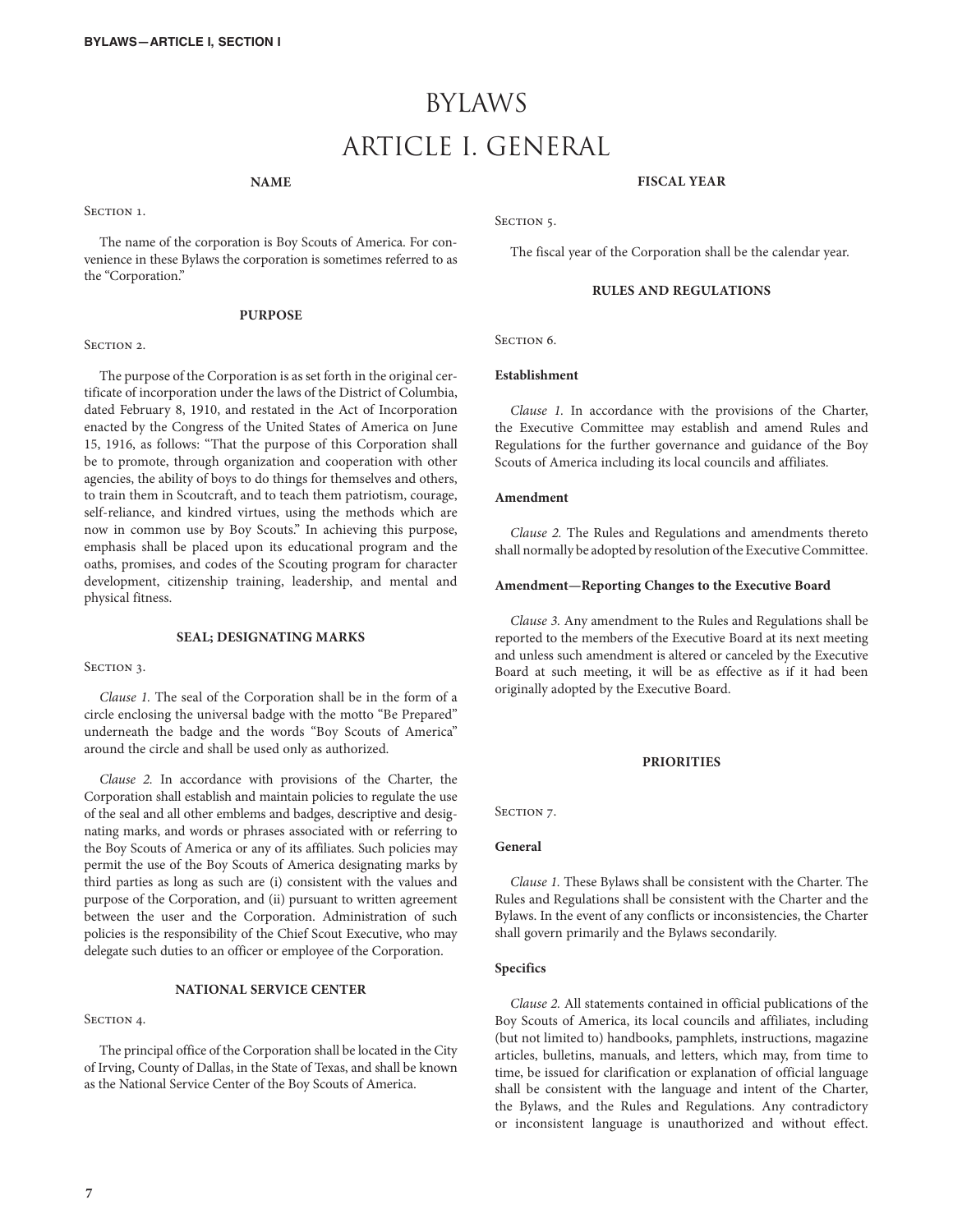### ARTICLE II. THE NATIONAL COUNCIL

#### **GENERAL**

#### SECTION 1.

In accordance with the provisions of sections 1 and 2 of the Act of Congress, approved June 15, 1916, entitled "An Act to Incorporate the Boy Scouts of America and for Other Purposes," giving the incorporators therein named the power to provide for the election of their associates and successors, the incorporators, and all persons who were duly elected and qualified as members of the National Council herein provided for their successors duly chosen, shall constitute the corporate membership of the Boy Scouts of America, to be known and designated collectively as the National Council of the Boy Scouts of America.

#### **MEMBERS OF THE NATIONAL COUNCIL**

#### SECTION 2.

#### **General**

*Clause 1.* The National Council of the Boy Scouts of America shall consist of elected and ex officio members as provided for in these Bylaws. All members, except honorary members and commissioned professional Scouters, may vote.

#### **Eligibility Requirements**

*Clause 2.* No person shall be eligible for membership on the National Council who is not a citizen of the United States or has not taken the preliminary legal steps to become a citizen of the United States.

*Clause 3.* A commissioned professional Scouter is ineligible for voting privileges on the National Council.

#### **The Election and Designation**

*Clause 4.* Members of Executive Board. All persons elected members of the Executive Board shall upon their election become members of the National Council for the term of their election as members of the Executive Board.

*Clause 5.* Members of Regional Executive Committees and Area Commissioners. Persons serving as members of a regional executive committee and area commissioners shall be members of the National Council during their respective terms.

*Clause 6.* Local Council Representatives. The duly elected president and council commissioner of a local council shall, during their terms of office, be members of the National Council. Each local council may, in addition, elect one of its members as a member of the National Council for every 5,000 youth members (Cub Scouts, Boy Scouts, Varsity Scouts, and Venturers), or major portion thereof (2,501 or more), enrolled as of December 31 of the preceding year according to the records of the Corporation. Local councils shall certify as to the election of National Council members so elected and to their terms on forms provided for that purpose.

*Clause 7.* Members at Large. Members at large of the National Council may be elected by the National Council at its annual meeting to serve for 1 year. Persons who become members of national support committees and members of regional committees as defined under article V, section 2 hereof, shall be members at large of the National Council during their respective terms.

*Clause 8.* Honorary Members. Honorary membership in the Boy Scouts of America shall consist of such citizens of the United States as may be elected thereto by the National Council for terms of 1 year in the furtherance of the program of the Boy Scouts of America.

#### **Credentials of Members**

*Clause 9.* The National Council shall issue certificates of membership and voting credentials to all voting members of the National Council indicating their right to participate and to vote at the annual meeting of the National Council. Votes shall be cast in person at the meeting and not by proxy.

#### **MEETINGS OF THE NATIONAL COUNCIL**

SECTION 3.

#### **Regular Meetings**

*Clause 1.* General. The National Council shall meet annually inside or outside of the District of Columbia at such time and place as may be determined by the Executive Board, for the purpose of delivering the annual reports of the officers and various committees of the National Council, electing members at large and honorary members of the National Council and regular members of its Executive Board, and transacting such other business as may come before the meeting. The National Chair shall determine what business is appropriate to come before the meeting. The Executive Board may, in its sole discretion, present matters of significance to the movement for a binding referendum vote of the National Council at the annual meeting and any such matter shall be described in the required notice of the annual meeting.

*Clause 2.* Notice. A notice of the annual meeting shall be mailed or sent by electronic mail to each member of the National Council at least 30 days in advance thereof, indicating the time and place of the meeting.

#### **Special Meetings**

*Clause 3.* Special meetings of the National Council may be called by the Executive Board at any time and shall be called within 90 days upon the request of at least 5% of the members of the National Council (such request specifying the object of such a special meeting) to be held at such place as the National Chair shall determine, provided, however, that a notice of such meeting, indicating the place and object thereof, shall be mailed to each member of the National Council at least 30 days in advance of the meeting. The business of the meeting shall be limited to the matters included in the notice of the meeting.

#### **Quorum**

*Clause 4.* Five percent of the members of the National Council present in person shall constitute a quorum for all purposes.

#### **Voting**

*Clause 5.* At any meeting of the National Council, each member present shall be entitled to one vote.

#### **Guests**

*Clause 6.* Honorary members of the Boy Scouts of America and such other persons as may be specially invited may attend meetings of the National Council but shall have no vote.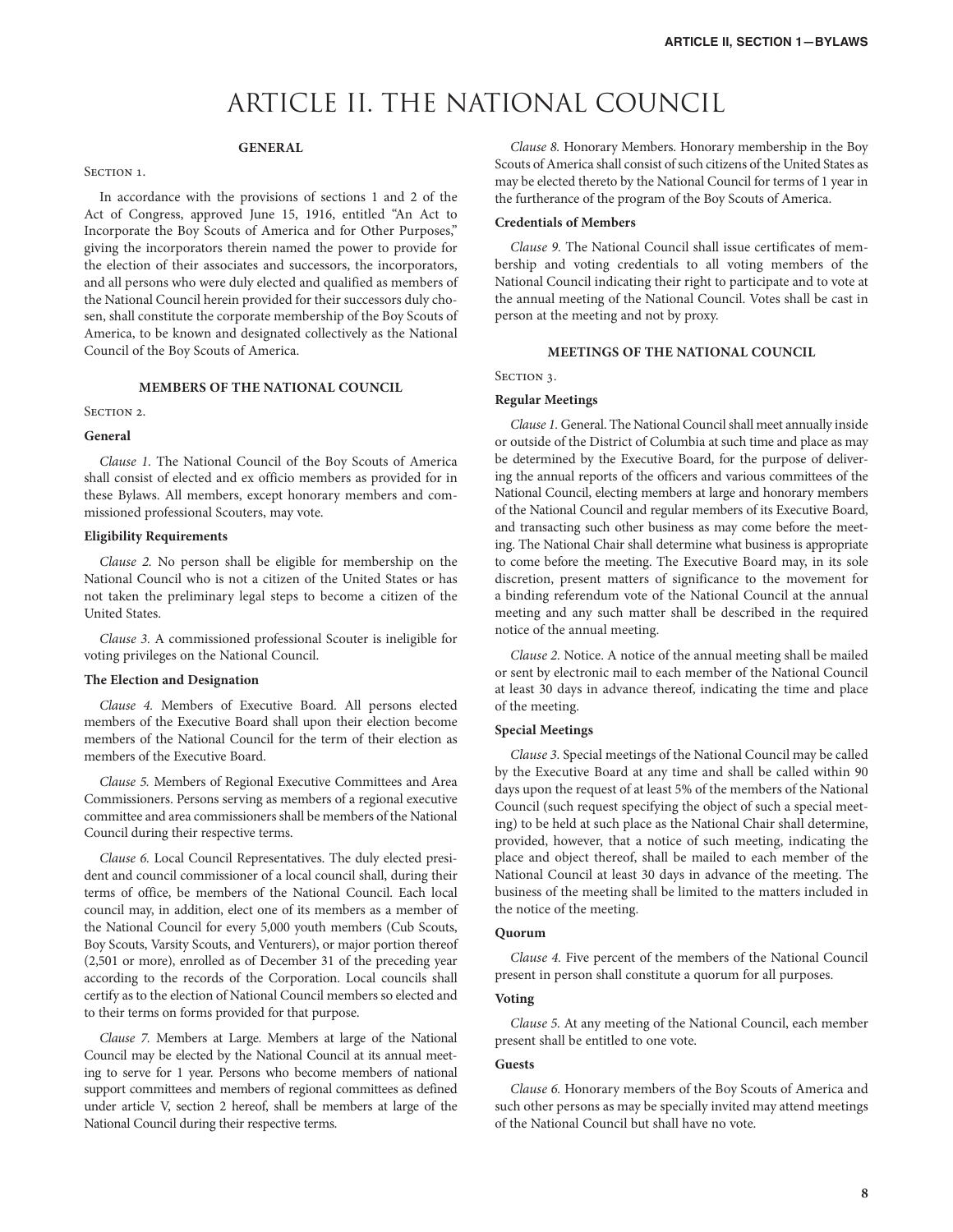### ARTICLE III. THE EXECUTIVE BOARD

#### **POWERS, DUTIES, AND INTERPRETATION**

SECTION 1.

#### **Authority of Executive Board**

*Clause 1.* The Executive Board shall, in accordance with the provisions of its Charter and these Bylaws, be the governing body of the Corporation, manage its affairs, elect its officers, and be the final reviewing authority with respect to all matters whatsoever which may arise at any level within the Scouting movement, which in its judgment should be reviewed.

#### **Interpretation**

*Clause 2.* For the purpose of these Bylaws, the phrase "the whole Executive Board" shall mean the number of members on the Executive Board at the time actually holding office and vacancies shall not be included. The Executive Board shall have the following reserved powers that may not be delegated to a committee: amending these Bylaws; changing the mission or purpose of the Corporation; approving nominations to and filling vacancies on the Executive Board and its standing committees; electing officers; approving any merger or dissolution; approving the sale, mortgage, pledge, or transfer of substantially all of the assets of the Corporation; increasing or materially changing the indebtedness of the Corporation beyond any previously authorized level; or authorizing distributions from the Corporation.

#### **MEMBERSHIP**

SECTION<sub>2</sub>.

The Executive Board of the Corporation shall consist of:

#### **Regular Members**

*Clause 1.* Not to exceed 64 regular members who shall be elected at the annual meeting of the Corporation for 1-year terms. The number of board members comprising the Executive Committee shall not be included in the regular member total.

#### **Regional Presidents**

*Clause 2.* Regional presidents whose terms as members of the Executive Board shall be the same as their respective terms of office as regional presidents. Each regional president who is a regular member of the Executive Board at the time of becoming a regional president shall continue as a regular member of the Executive Board until the end of the term of such, whereupon the individual shall become a regional member provided that at such time the member is still regional president. Nothing herein contained shall prevent a regional member from being elected as a regular member of the Executive Board.

#### **Youth Members**

*Clause 3.* Those persons who shall be registered youth program participants may be appointed by the National Chair with the approval of the Executive Board to serve for a specified term of up to 1 year. A youth program participant may be reappointed for a second 1-year term. The aggregate number of youth program participants shall at no time exceed five.

#### **Special Members**

*Clause 4.* The Chairman of the Advisory Council, the President of the National Eagle Scout Association, the Chairman of the Order of the Arrow Committee, a designated representative of the Board of the National Boy Scouts of America Foundation, and the Chairman of Learning for Life shall serve as ex officio voting members of the Executive Board during their 1-year terms. The names of those proposed to serve shall be submitted for consideration and, if accepted, nomination to the national Governance and Nominating Committee and shall thereafter be elected in the same manner as other members of the Executive Board.

#### **Immediate Past Chair**

*Clause 5.* The Immediate Past National Chair shall be an ex officio voting member of the Executive Board.

#### **ELECTION OF REGULAR MEMBERS; ELECTION, VACANCIES**

#### SECTION 3.

*Clause 1.* At each annual meeting of the National Council, regular members of the Executive Board shall be elected to serve for a term of 1 year, commencing after the National Annual Meeting, or until their successors have been elected and have qualified.

*Clause 2.* Where vacancies occur, because of resignation or otherwise, of members before the expiration of their term of office, such vacancies may be filled for the unexpired period of the term by nomination by the Governance and Nominating Committee and confirmation by a majority vote of the remaining members of the Executive Board.

#### **MEETINGS**

SECTION 4.

#### **Regular Meetings**

*Clause 1.* The Executive Board will meet at least three times annually at such times and places as may be designated by the Executive Board, with no more than one meeting during any calendar quarter. One meeting a year shall coincide with the National Council annual meeting.

*Clause 2.* Each Executive Board member must attend a minimum of two board meetings during each term in office. Any vacancy created under this clause may be filled in accordance with the Charter and Bylaws of the Corporation.

#### **Special Meetings**

*Clause 3.* Special meetings of the Executive Board may be called at any time by the National Chair or by 10 or more members. The call of the meeting shall state the purpose, and no other business not included in the notice of the call shall be transacted.

#### **Notice**

*Clause 4.* A notice of all Executive Board meetings shall be sent to each member at least 2 weeks in advance of any such meeting.

#### **Quorum**

*Clause 5.* One-half of the members of the Executive Board, present in person, shall constitute a quorum.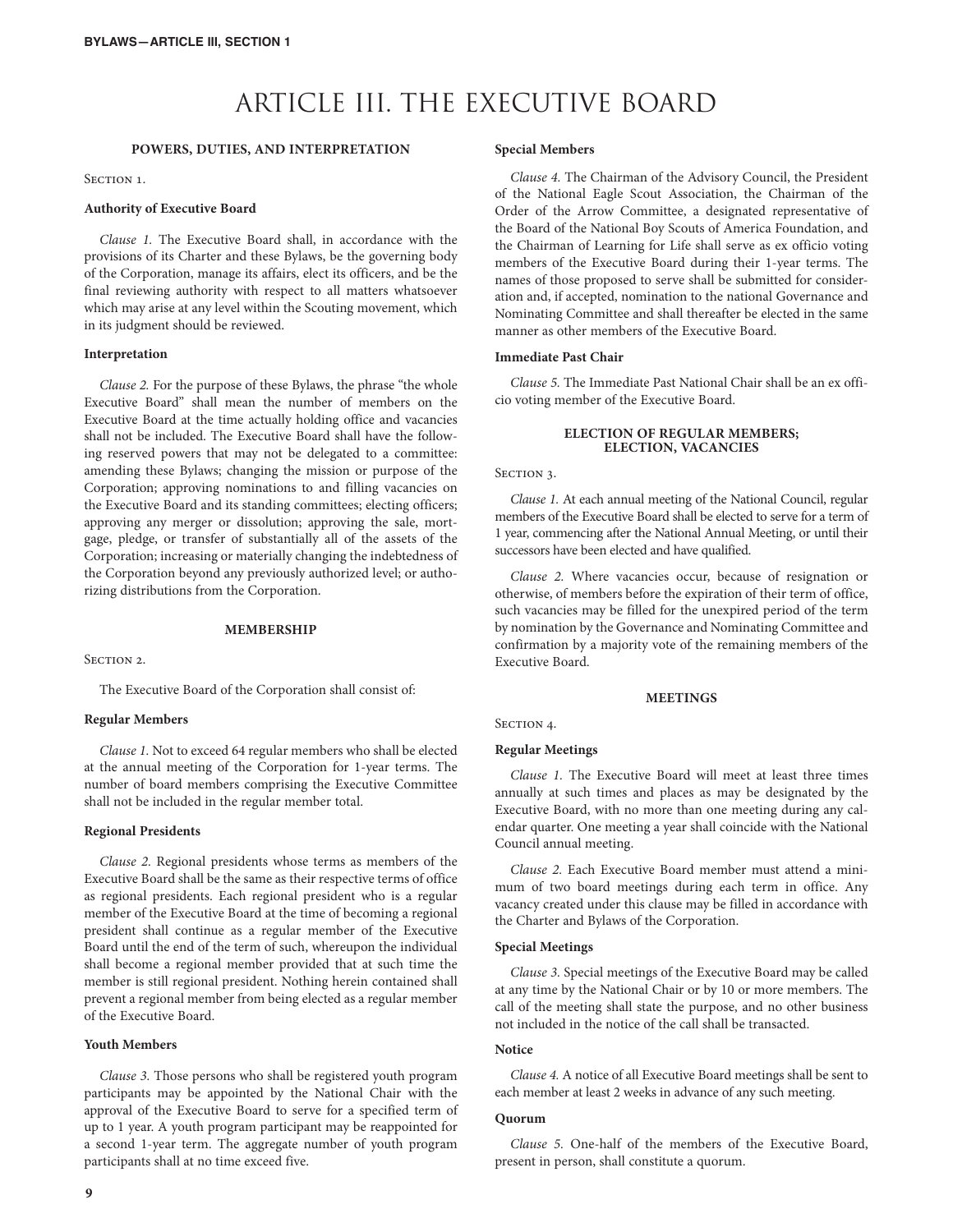#### **ELECTRONIC COMMUNICATIONS**

#### SECTION 5.

Electronic communications, records, and signatures may be used in connection with all matters contemplated by these Bylaws except to the extent prohibited by applicable law. Except as may be specifically set forth herein, the parties may use and rely upon electronic communications, records, and signatures for all notices, waivers, consents, undertakings, and other documents, communications, or information of any type sent or received in connection with the matters contemplated by these Bylaws. An electronically transmitted (but not oral) document will be deemed to satisfy any requirement under these Bylaws or applicable law that such document be "written," "in writing," or the like. An electronic signature or electronically transmitted signature by any person on any document (properly authenticated) will be deemed to satisfy any requirement under these Bylaws or applicable law that such document be "signed" or "executed" by such person. An electronic transmittal or communication (but not oral) of a document will constitute delivery of such document. Neither the Corporation nor any member, Executive Board member, or any committee thereof may contest the authorization for, or validity or enforceability of, electronic records and electronic signatures, or the admissibility of copies thereof, under any applicable law relating to whether certain agreements, files, or electronic records are to be in writing or signed by the party to be bound thereby.

#### **TELECOMMUNICATION MEETINGS**

#### SECTION<sub>6</sub>.

The Executive Board or any committee or subcommittee thereof may meet by telecommunication. Action taken at any such meeting shall be recorded and, if required, the record signed by all members participating and filed as the official minutes of such meeting. All notice and quorum requirements shall apply to such meetings provided that the signing of the record of the action taken shall constitute a waiver of notice by persons so signing.

#### **NATIONAL CHAIR'S COUNCIL**

#### SECTION<sub>7</sub>.

*Clause 1.* There shall be a National Chair's Council, composed of members of the Executive Board who, because of their tenure, experience, and particular expertise, would be of assistance to the National Chair of the Corporation in assessing the effectiveness of programs and offering advice and counsel on issues affecting the Scouting movement.

*Clause 2.* There shall be no more than 20 members of the National Chair's Council who shall be appointed by the National Chair each year for 1-year terms and who shall meet from time to time upon request of the National Chair.

*Clause 3.* Members of the National Chair's Council may elect to continue to serve as special members of the Executive Board of the Corporation with full voting privileges, but they will not serve as regular members, as that term is defined in section 2, clause 1 of this article.

#### **COMMITTEES OF THE EXECUTIVE BOARD**

#### Section 8.

#### **General**

*Clause 1.* The committees of the Executive Board shall consist of an Executive Committee, and other governance standing committees of the Executive Board which shall, though separately structured, have such powers as shall be conferred or authorized by these Bylaws. In addition, the Executive Committee may authorize subcommittees of the standing committees. The National Chair may also appoint ad hoc committees and task forces to handle special assignments. Each member of the Executive Board shall serve on one governance standing committee. Governance standing committee members shall be appointed by the National Chair.

*Clause 2.* Duties and Quorum. The duties and responsibilities of governance committees of the Executive Board shall be prescribed in these Bylaws, in the Rules and Regulations, and/or by approval of the Executive Board. Except as otherwise herein provided, a majority of the members of any standing committee or subcommittee, exclusive of ex officio members, present in person shall constitute a quorum. Once a quorum is present the departure of one or more members shall not invalidate the meeting.

#### **Executive Committee**

*Clause 3.* Delegation of Authority to Executive Committee. Except for the powers reserved to the Executive Board, the duty and authority to manage the affairs of the Corporation shall be vested in the Executive Committee. The Executive Committee may not take any of the actions specifically reserved to the Executive Board in section 1 of this article. The Executive Committee may authorize the creation and management of affiliated organizations to engage in activities that directly or indirectly support the Corporation's and local councils' ability to achieve the mission of Scouting, provided, however, that any such action shall be reported to the Executive Board at the meeting following any such action.

*Clause 4.* National Key 3. The National Chair, National Commissioner, and Chief Scout Executive shall be known as the National Key 3. The National Key 3 shall be responsible for addressing issues which arise between meetings of the Executive Committee and for addressing such other matters and having such responsibilities as set forth by the Executive Committee. The National Key 3 will report to the Executive Committee on its significant actions at the Executive Committee's meetings.

*Clause 5.* Membership. The Executive Committee shall be comprised of 12 members including: National Chair, National Chair-elect, National Commissioner, Immediate Past National Chair, Standing Committee Chairs, two of which standing committees shall be chaired by the National Chair-elect and Immediate Past Chair, two members-at-large recommended by the National Chair or National Chair-elect and the Chief Scout Executive. The Chief Scout Executive is also a voting member of the Executive Committee. A board member normally will not serve in any office on the Executive Committee for more than four 1-year terms or on the Executive Committee for more than 10 consecutive years.

*Clause 6.* Meetings. Meetings of the Executive Committee may be called at any time by the National Chair and shall be called by the National Chair within 30 days upon the request of three or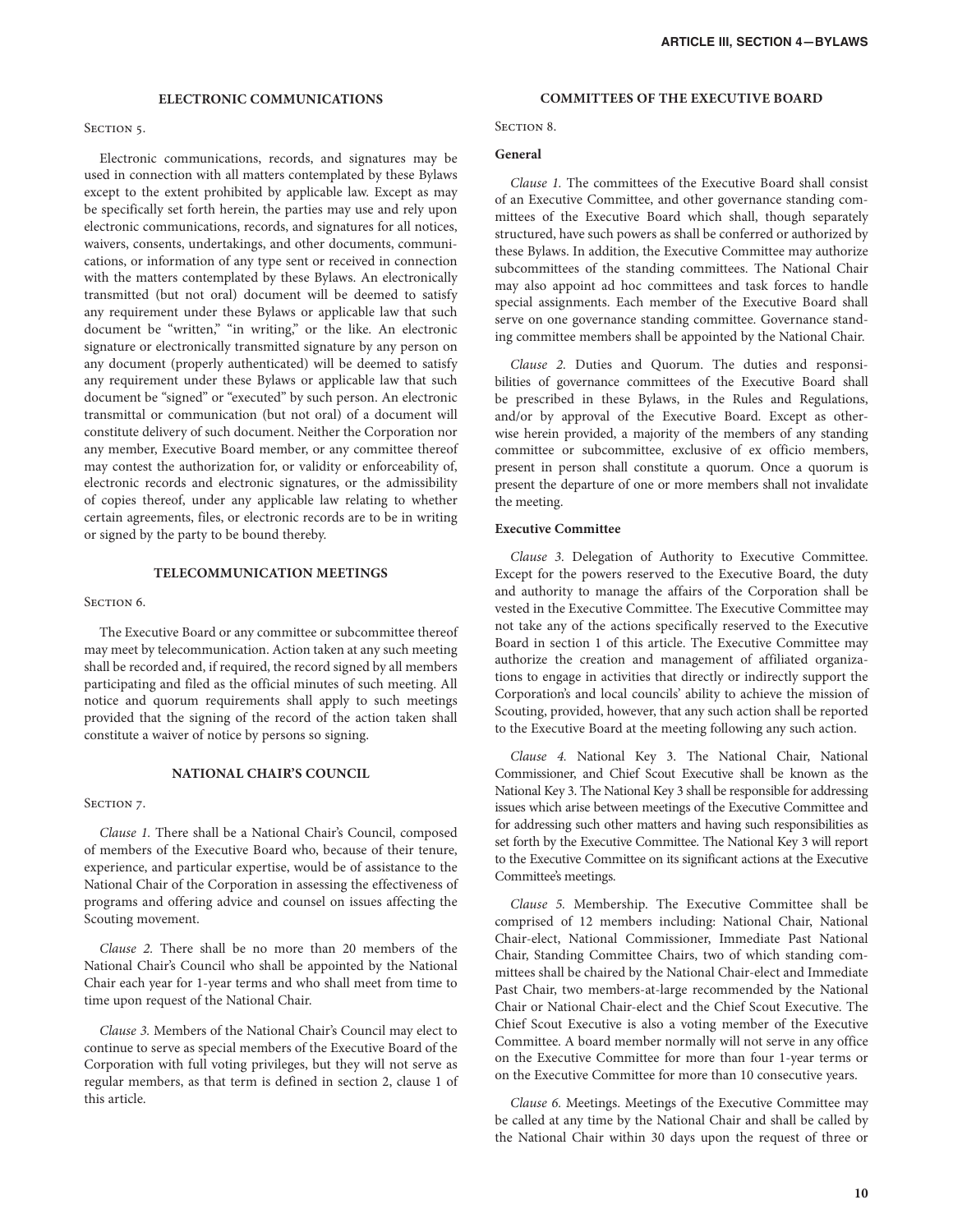more members of the Committee. It shall be the general practice of the Executive Committee to meet at least three times annually.

#### **Governance Standing Committees**

*Clause 7.* The governance standing committees shall be: Audit and Enterprise Risk Management Committee, BSA Mission and Reputation Committee, Development Committee, Diversity Committee, Finance Committee, Governance and Nominating Committee, and Human Resources Committee. The Chair-Elect shall chair the BSA Mission and Reputation Committee.

*Clause 8.* Each member of the Executive Board shall serve as a member of one standing committee. Each Executive Board member must attend a minimum of 50% of the meetings of the governance standing committee that the board member is assigned to during each term of office. The National Chair shall appoint new members of the Executive Board to serve on a committee immediately following their election. Standing committees shall have charters setting forth the committee's authority and responsibilities in accordance with any specific provisions of these Bylaws. Charters shall be approved by the Executive Committee. Governance standing committees shall be supported by one or more staff members assigned by the Chief Scout Executive with the approval of the National Chair.

#### **Special Requirements for Governance and Nominating Committee**

*Clause 9.* General Duties. The Governance and Nominating Committee shall make nominations at the annual meetings of the National Council for members-at-large and honorary members of the National Council, regular members of the Executive Board, standing committee chairs, chairs of special committees, and the International Commissioner. The Governance and Nominating Committee shall report its nominations for positions on the Executive Committee and others as required at the first meeting following the election of the Executive Board.

*Clause 10.* The Immediate Past National Chair shall serve as the Chair of the Governance and Nominating Committee. No member of the Governance and Nominating Committee shall be eligible for reappointment for more than three consecutive terms. No member of the Governance and Nominating Committee shall be eligible for nomination as a member of the Executive Committee.

*Clause 11.* Submission of Names. The names of possible candidates may be submitted by members of the National Council in writing to the Governance and Nominating Committee for its consideration. The Governance and Nominating Committee will submit nominations:

(a) To any meeting of the National Council for members at large and honorary members of the National Council and for members of the Executive Board.

(b) To the Executive Board to fill vacancies in its membership as prescribed in article III, section 3, clause 2.

(c) To the Executive Board for election of members of the Advisory Council.

(d) To the Executive Board for honorary officers, and, prior to the annual meeting of the National Council, for members of the Executive Committee, regional presidents, and regional presidents-elect.

*Clause 12.* The Governance and Nominating Committee shall be given full information concerning all such candidates, together with advice from the Chief Scout Executive.

*Clause 13.* The Governance and Nominating Committee shall review and, subject to the Governance and Nominating Committee's approval, accept nominations from the regional nominating committees for regional presidents who shall be elected in the same manner as other members of the Executive Board.

*Clause 14.* A member of the Executive Board whose position has been vacated pursuant to article III, section 3, clause 2 shall be renominated to the Executive Board only with the approval of the Executive Committee.

*Clause 15.* Committee Procedures.

(a) On request of any member of the Governance and Nominating Committee, voting shall be by written ballot.

(b) During the actual voting for the selection of members of the Executive Committee and Executive Board, the Governance and Nominating Committee may, on an affirmative vote of the majority of its members, meet in executive session.

#### **Specific Requirements for Audit and Enterprise Risk Management Committee**

*Clause 16.* The Audit and Enterprise Risk Management Committee shall fulfill the Executive Board's fiduciary responsibilities relating to accounting and financial matters, financial reporting practices, and internal accounting and financial controls. The members shall be knowledgeable on financial and/or risk management matters. The Audit and Enterprise Risk Management Committee shall:

(a) Recommend independent auditors to the Executive Committee for its selection.

(b) Recommend to the Executive Board the approval and issuance of the Annual Report of the Treasurer together with the audited financial statements.

(c) Discuss with the independent auditors the scope of their audit and their fees.

(d) Discuss with the independent auditors, the internal auditor, and the appropriate administrative officers the Corporation's accounting principles, policies, practices, and reporting policies and practices.

(e) Discuss with the independent auditors and the internal auditor the results of their audits.

(f) Discuss with the independent auditors, the internal auditor, and the administrative officers the adequacies of the Corporation's accounting, financial, and operating controls.

(g) Discuss with the administrative officers, the internal auditor, and the independent auditors any proposed accounting policies which are of sufficient significance to be passed upon by the Executive Board.

(h) Report to the Executive Board any recommendations and observations with regard to significant financial and accounting matters brought to its attention.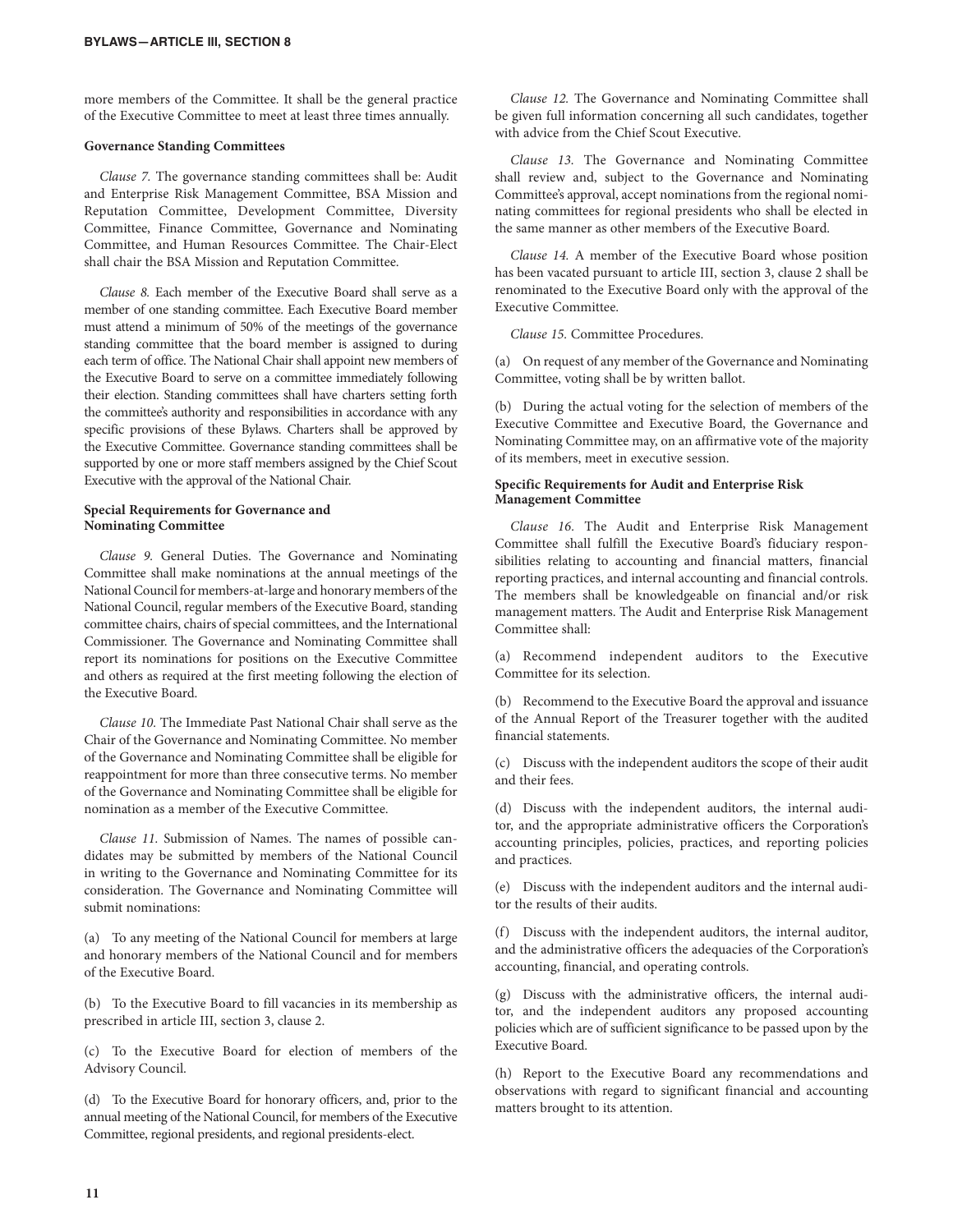#### **Special Committees of the Executive Board**

#### *Clause 17.* (Reserved)

*Clause 18.* A Resolutions Subcommittee of the Governance and Nominating Committee shall review and determine whether any resolution proposed by a member of the National Council is appropriate for discussion at the National Council annual business meeting or whether any such matter should be referred to another committee or dealt with in some other appropriate manner. The Chair of the Governance and Nominating Committee shall appoint members of the Resolutions Subcommittee.

*Clause 19.* The International Committee is a special committee authorized to represent the Corporation in connection with the World Scouting Organization and to support other international initiatives authorized by the Executive Committee. The International Commissioner shall serve as the chair and appoint members of the International Committee.

#### **Advisory Council**

*Clause 20.* There shall be an Advisory Council to the Executive Board composed of members of the National Council and United States citizens who, because of experience, have a particular expertise that would benefit the national movement and are elected to membership on the Advisory Council by a two-thirds vote of the members of the Executive Board present at any meeting. The Advisory Council shall meet annually.

*Clause 21.* The Chair of the Advisory Council shall be appointed by the National Chair with the approval of a majority of the Executive Board, to serve for a term not exceeding 1 year or until a successor has been appointed and has qualified. The Chair of the Advisory Council shall be an ex officio voting member of the Executive Board.

*Clause 22.* The Advisory Council shall be responsible to the Executive Board, acting in an advisory capacity on matters of major national concern. The Advisory Council also may be requested by the Executive Board to carry out specific projects.

*Clause 23.* Members of the Advisory Council shall receive notice of all such meetings of the Executive Board and be entitled to attend but not to vote.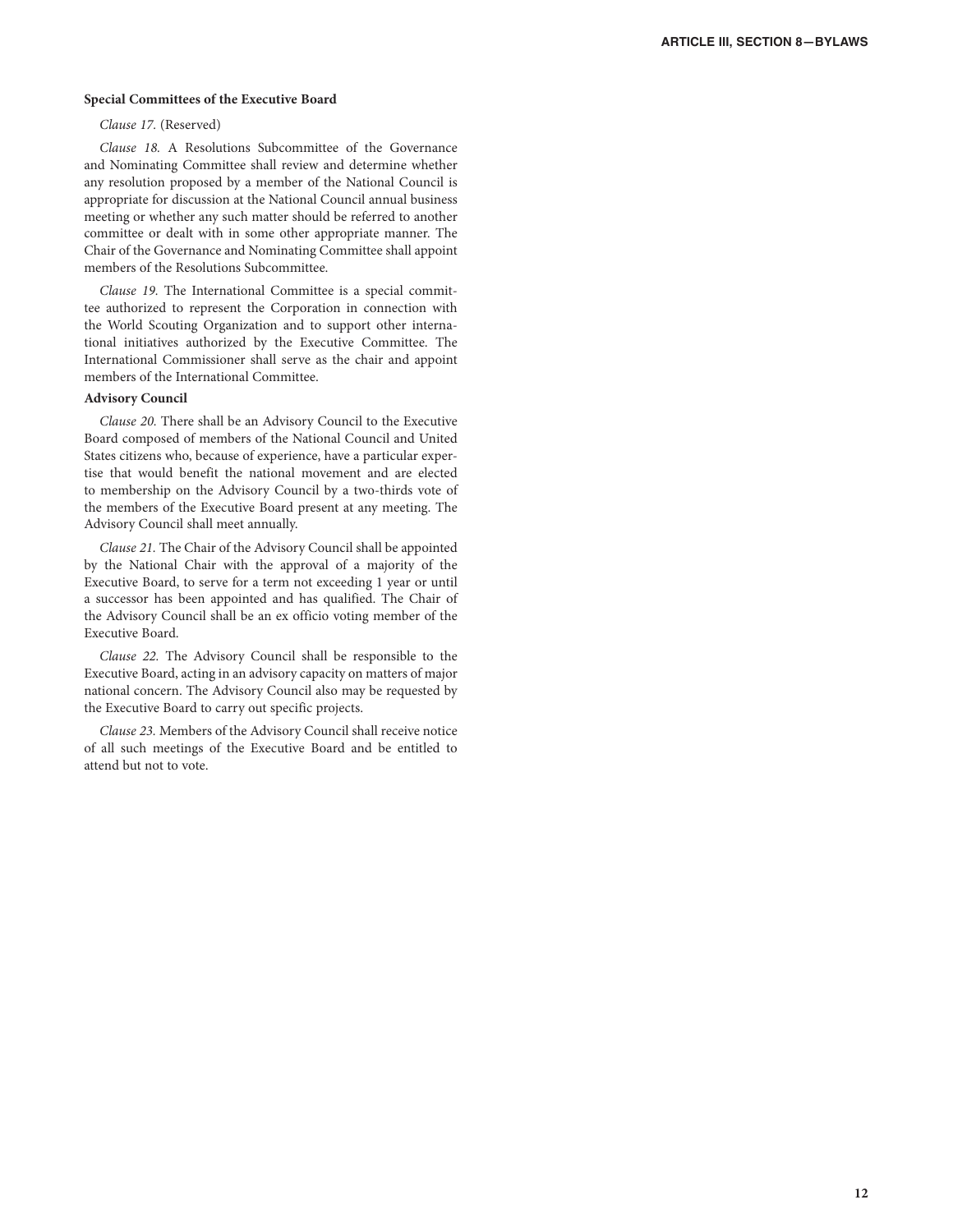### ARTICLE IV. VOLUNTEER LEADERSHIP, CORPORATE OFFICERS, AND HONORARY POSITIONS

SECTION 1.

#### **VOLUNTEER LEADERSHIP**

*Clause 1.* The National Chair, National Commissioner, and chairs of governance standing committees shall be elected annually by the Executive Board to serve for 1 year or until their successors have been elected and have qualified. An individual normally will not (a) serve as National Chair for more than two 1-year terms or (b) serve in any other position on the Executive Committee for more than four terms.

#### **NATIONAL CHAIR**

*Clause 2.* The National Chair shall serve as chair of meetings of the National Council, the Executive Board, and the Executive Committee. The National Chair shall be a member ex officio of all committees, other than the Governance and Nominating Committee, and shall perform such duties as are or may be assigned by the Executive Board.

#### **NATIONAL CHAIR-ELECT**

*Clause 3.* The National Chair-elect shall be elected annually and serves as chair of the Corporate Mission and Reputation Committee.

#### **IMMEDIATE PAST NATIONAL CHAIR**

*Clause 4.* The Immediate Past National Chair shall be confirmed annually and serves as chair of the Governance and Nominating Committee.

#### **GOVERNANCE STANDING COMMITTEE CHAIRS**

*Clause 5.* The governance standing committee chairs shall be elected annually. Committee chairs shall chair their assigned committees and perform such additional functions as may be assigned to them by the Executive Committee. The Executive Board may designate one of the governance standing committee chairs to serve as National Chair only during the absence or inability of both the National Chair and the National Chair-elect.

#### **NATIONAL COMMISSIONER**

*Clause 6.* The National Commissioner shall represent the Boy Scouts of America in national affairs, be the chief morale officer of the Boy Scouts of America, and represents the commissioner service team.

#### **INTERNATIONAL COMMISSIONER**

*Clause 7.* The International Commissioner shall represent the Boy Scouts of America in international affairs and shall serve as chair of the International Committee.

#### SECTION 2.

#### **Corporate Officers**

*Clause 1.* The officers of the Corporation shall be the following employees: President, who shall be the Chief Scout Executive and Chief Executive Officer; Treasurer, who shall be the Chief Financial Officer; and Secretary, who shall be the General Counsel.

#### **CHIEF SCOUT EXECUTIVE**

*Clause 2.* The Chief Scout Executive shall be appointed by and shall serve at the pleasure of the Executive Board and shall serve as the chief executive officer of the Corporation. The Chief Scout Executive shall be a voting member of the Executive Committee, Co-Chair of the National Leadership Council, and an ex officio nonvoting member of all other committees except the Governance and Nominating Committee, where the Chief Scout Executive shall serve as staff advisor. The Chief Scout Executive shall not serve after attaining the age of 65 years.

*Clause 3.* The Chief Scout Executive shall have authority over the management and operations of the Corporation, subject to these Bylaws, the Rules and Regulations of the Boy Scouts of America, and to the authority and direction of the Executive Committee.

*Clause 4.* The Chief Scout Executive shall have general authority to execute documents on behalf of the Corporation subject to any limitations prescribed by the Executive Committee or Executive Board. The Chief Scout Executive may delegate, as deemed appropriate, his authority to execute documents to any other staff officer or employee. The Chief Scout Executive, Executive Committee, or Executive Board may require a countersignature or adopt other policies with respect to the execution of documents as may be considered appropriate.

*Clause 5.* The Chief Scout Executive shall prepare an annual plan outlining operational goals and strategies for the Corporation. The plan shall be submitted to the Executive Committee for approval at the National Annual Meeting. The plan shall include the volunteer support committees and reporting structure.

*Clause 6.* The Chief Scout Executive shall submit a written report to the Executive Committee and Executive Board in advance of the regularly scheduled meetings of the Governance Standing Committees, on progress made on the approved annual plan as well as other matters of interest or significant developments. Significant proposed operational or program changes shall be submitted by the Chief Scout Executive to the Executive Committee for approval.

*Clause 7.* The Chief Scout Executive shall prepare an annual report of the Boy Scouts of America for each calendar year and, with the approval of the Executive Board, shall transmit it to Congress, as required by the provisions of the federal Charter, and shall present it to the National Council at the time of its annual meeting.

#### **CHIEF FINANCIAL OFFICER AND TREASURER**

*Clause 8.* The Chief Financial Officer shall serve as Treasurer and shall monitor the financial affairs of the Corporation. The Chief Financial Officer shall utilize a system of internal controls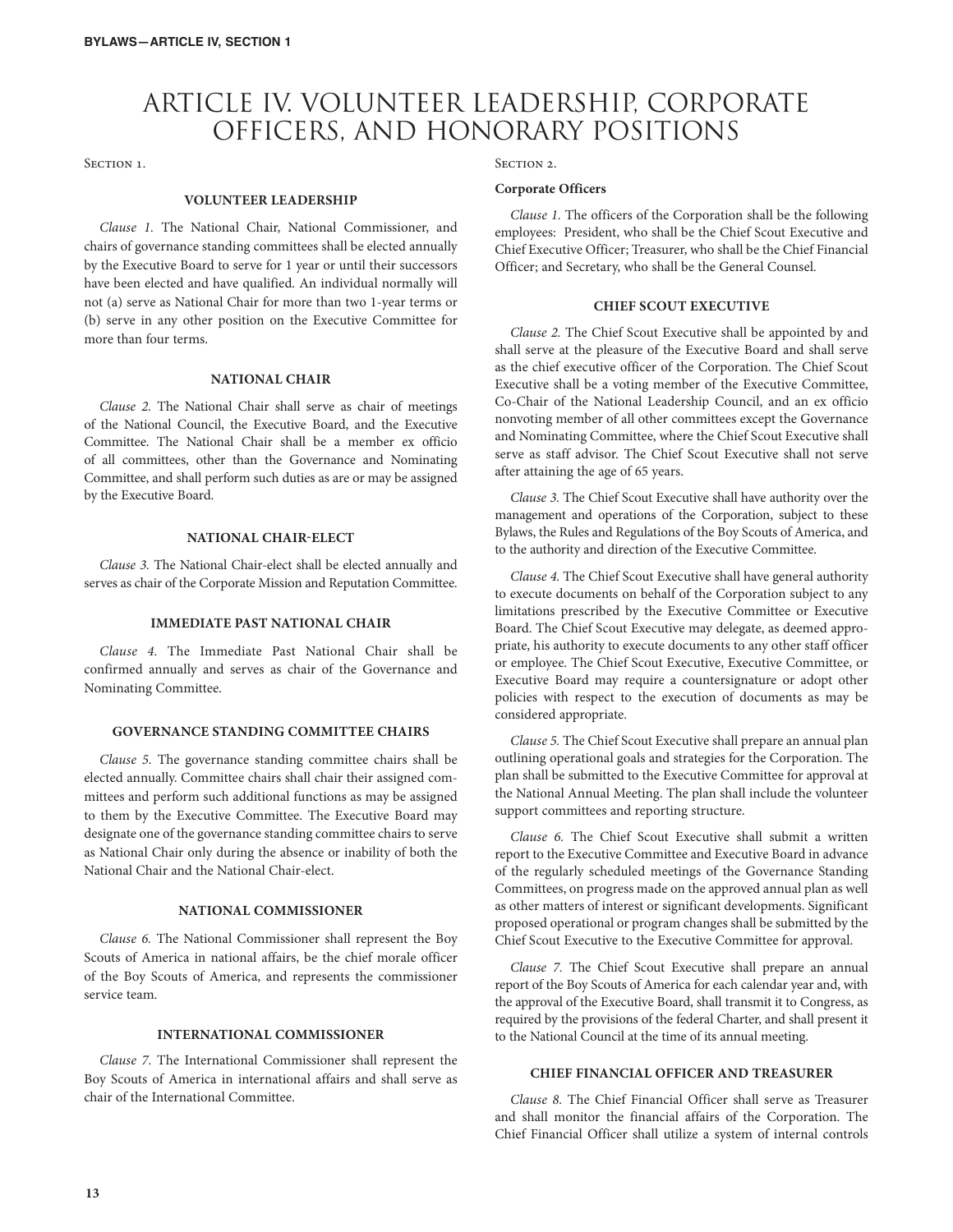and shall be responsible for the recording and deposit of all receipts of the Corporation, for the proper disbursements of its cash, and for control over all assets of the Corporation, whether real or personal, tangible or intangible, however acquired. The Chief Financial Officer shall provide periodic financial reports as requested by the Executive Committee, Executive Board, or Finance Standing Committee. The Chief Financial Officer shall prepare a report at the end of each calendar year of the expenses and revenues, together with a statement of assets, liabilities, reserves, and funds of the Corporation as at the end of that calendar year, these statements first having been duly audited by independent public accountants approved by the Executive Committee. The Chief Financial Officer shall serve as staff advisor to the Finance Standing Committee and may serve as the chair of any budget subcommittee or task force.

#### **SECRETARY**

*Clause 9.* The General Counsel shall serve as Secretary of the Corporation and shall see that notices are sent to those elected as members of the National Council and to those appointed as members of the governance standing committees. The General Counsel shall serve as staff advisor for governance matters before the Governance and Nominating Standing Committee.

#### SECTION 3.

#### **National Leadership Council and Operations Support Committees**

*Clause 1.* The purpose of the National Leadership Council and its support committees is to provide an appropriate level of volunteer oversight and subject matter expertise to the Chief Scout Executive on matters related to field operations and programs.

The Chief Scout Executive shall submit an operations support committee structure to accompany the proposed annual goals and strategy for approval by the Executive Committee at the National Annual Meeting.

*Clause 2.* The National Leadership Council shall be co-chaired by the Chief Scout Executive and a volunteer Board member proposed by the Chief Scout Executive and confirmed by the National Executive Committee. The Council shall advise the Chief Scout Executive and, when appropriate, make recommendations to the National Executive Committee. Members of the Council shall be the operations support committee chairs and staff advisors. While the Chief Scout Executive is responsible for reporting on operational matters to the governance standing committees, if a majority of the volunteer members of the Council recommends a matter be reported to the Executive Committee, the Chief Scout Executive shall include the matter in his next report.

*Clause 3.* Support committees shall be governed by committee charters setting forth each committee's purpose, authority, annual goals, and action items. Charters shall be approved by the co-chairs. The staff advisor assigned by the Chief Scout Executive shall be responsible for coordinating the efforts of each committee as well as coordination with other committees or staff advisors. Unless specifically set forth in the committee charter, support committees will have no approval authority.

Support committees may be supported by subcommittees and task forces. Those subcommittees and task forces should be focused based upon area of expertise, and members should possess the skill and knowledge necessary to assist in formulating policies, guidelines, program procedures, and related publications.

Support committees should typically meet in person or by telephone or digital conference or the equivalent on a quarterly basis. Agendas and minutes for committee meetings shall be prepared by the staff advisor and submitted as directed by the Chief Scout Executive.

*Clause 4.* Support committee chairs may be members of the Executive Board or the Advisory Council, but not the Executive Committee. Chairs shall be appointed by the Chief Scout Executive subject to the approval of the National Chair. Committee members shall be appointed to 1-year terms based upon staff recommendations in consultation with committee chairs and the approval of the Chief Scout Executive. Committee members shall be considered members of a national support committee and members of the National Council. Chairs should typically serve as chairs no more than 4 consecutive years.

Support committee members may be selected based upon their experience and appropriate expertise in the committee's general area of responsibility. Committee members may include persons with no prior affiliation with Scouting. However, committee members must be registered Scouters during their period of service.

#### SECTION 4.

#### **Honorary Positions**

*Clause 1.* With consent, the current President of the United States may be elected to Honorary National President. Such election shall be by the Executive Board upon the recommendation of the Governance and Nominating Committee.

*Clause 2.* A living, former National Chair or National President who no longer renders active service may be elected to an honorary position as "Chair Emeritus." Such election shall be by the Executive Board upon the recommendation of the Governance and Nominating Committee.

*Clause 3.* Those elected to positions under this section are under no obligation to render active service and are not corporate officers or members of the Executive Board in any legal or regulatory sense.

### ARTICLE V. REGIONAL ORGANIZATION

#### **REGIONS**

#### SECTION<sub>1</sub>.

#### **General**

*Clause 1.* Geographical areas within and without the United States shall be divided into administrative units to be known as regions. The number of such regions, their geographical boundaries, and their designation shall be determined by the Executive Committee.

#### **Responsibilities**

*Clause 2.* Each region shall have a regional executive committee that is responsible for the achievement of approved goals and for the effective operation of each of its councils. The region is responsible for assessing and improving the performance of each council in the region. The region may issue conditional charters to councils within the region as deemed appropriate. Subject to the approval of the National Key 3, the region may realign councils and their territories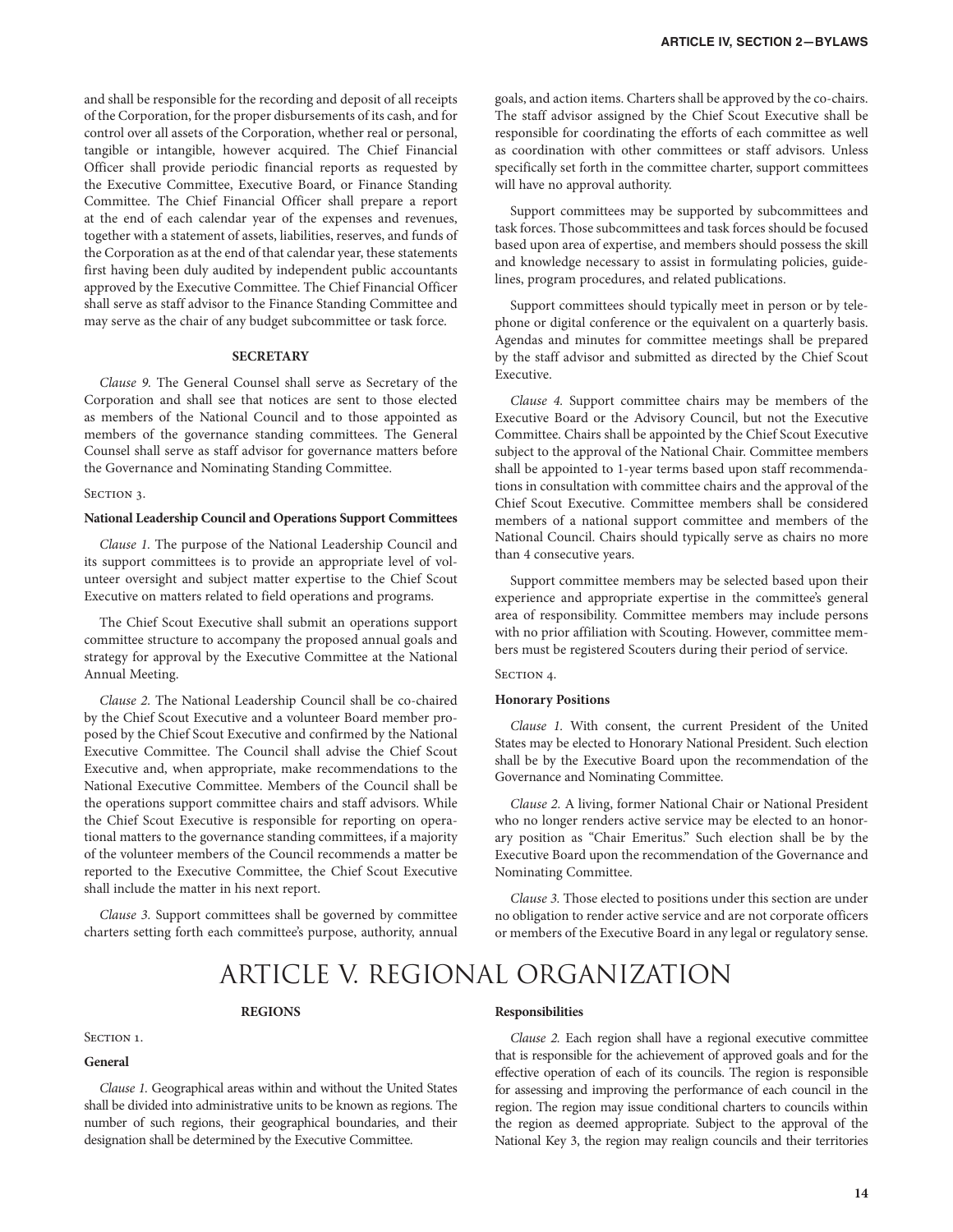and issue transitional charters. The region is responsible for assuring sufficient qualified volunteer and professional leadership in each area and council. The National Executive Committee retains the authority to take any action otherwise delegated to the regions under this Article.

#### **REGIONAL COMMITTEES**

#### SECTION 2.

#### **Organization**

*Clause 1.* Subject to these Bylaws, the Rules and Regulations, and the general control of the Executive Board, each region shall implement national policy and program through a regional committee.

#### **Membership**

*Clause 2.* Regular Members. The membership of the regional committee shall consist of members of the National Council residing in the region and such additional members as may be elected by the regional committee.

#### **Meetings**

*Clause 3.* Each regional committee shall meet once a year at such time and place as the regional executive committee or president may direct.

#### **REGIONAL BOARD**

#### SECTION 3.

#### **General**

*Clause 1.* The regional board, consisting of the regional executive committee plus not more than 50 regular members at large elected annually by the regional committee, shall be the body of the region that reviews matters regarding the Scouting movement as presented or requested by the regional executive committee. Each member at large must hold some specific committee or other regional assignment.

*Clause 2.* Each regional board member must attend a minimum of one board meeting each calendar year during each term in office. In the event a board member fails to meet this minimum requirement, said board member's position shall be vacated unless the regional executive committee specifically votes to retain the board member as a member of the regional board.

#### **Youth Members**

*Clause 3.* Youth program participants may be appointed by the regional president with the approval of the regional board to serve as members of the regional board, subject to the following criteria:

(a) The term of appointment shall be for 1 year.

(b) A youth program participant may be reappointed for a second 1-year term.

(c) At no time will the aggregate number of youth members exceed five.

#### **Meetings**

*Clause 4.* Each regional board shall meet at least annually at such times and places as the regional president may direct for planning of regional events and activities and for meetings of the regional standing committees for training and planning council service.

#### **REGIONAL EXECUTIVE COMMITTEE**

#### SECTION 4.

#### **General**

*Clause 1.* The regional executive committee shall consist of the elected officers, including the regional president, regional commissioner, regional vice presidents, the area presidents, and the chairs of the regional standing committees as appointed by the regional president, and the regional director. The regional executive committee shall have and may exercise the authority over all matters to which the region is assigned responsibility. The regional presidents shall provide recommendations and report to the Executive Committee on actions taken in connection with the issuance of conditional charters. Any realignment of council territories and issuance of transitional charters shall be approved in advance by the National Key 3. Any recommendation on charter revocation must be made to the Executive Committee.

#### **Meetings**

*Clause 2.* Each regional executive committee shall meet twice annually at such times and places as the regional president may direct.

#### **Authority to Require Council Improvement Plans**

*Clause 3.* The regional executive committee shall have the authority to require councils to adopt improvement plans so as to achieve goals established by the region and aligned with the goals of the Corporation. The improvement plan may be accompanied by a conditional charter.

#### **Regional Key 3**

*Clause 4.* The regional president, regional commissioner, and regional director shall be known as the regional Key 3. The regional Key 3 shall be responsible for addressing issues which arise between meetings of the regional executive committee and for addressing such other matters and having such responsibilities as set forth by the regional executive committee. The regional Key 3 will report to the regional executive committee on its significant actions at the regional executive committee's meetings.

#### **REGIONAL DIRECTOR**

#### SECTION 5.

The regional director of field operations shall serve as secretary of the regional committee, the regional board, the executive committee, and the standing committees.

#### **REGIONAL OFFICERS**

#### SECTION<sub>6</sub>.

#### **Regional President**

*Clause 1.* One member of each regional committee shall annually be elected regional president. Regional presidents shall be nominated and elected in the same manner as other members of the Executive Committee. The regional president shall serve as the chair of the regional committee, regional executive board and as an ex officio member of regional committees, other than the regional nominating committee.

*Clause 2*. One member of the regional committee shall annually be elected regional president-elect, who shall perform such duties as may be assigned by the regional president or regional executive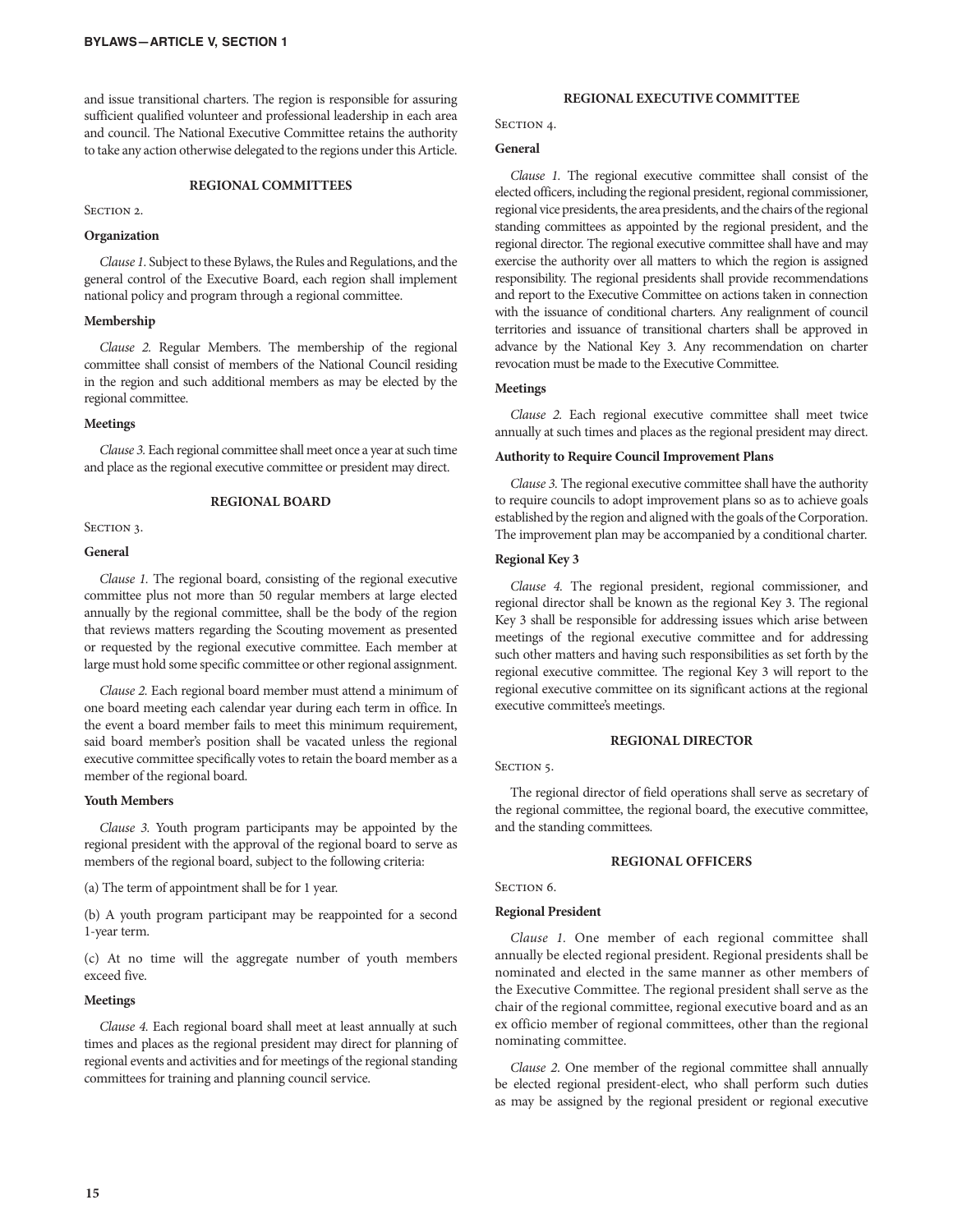committee. The regional president-elect shall be elected in the same manner as the regional president. The regional president-elect may designate the regional president-elect to serve as the regional president in connection with regional matters during the regional president's absence or inability to serve.

#### **Regional Vice President**

*Clause 3.* One or more regional vice presidents may be elected to carry out responsibilities as may be assigned by the regional board.

#### **Regional Commissioner**

*Clause 4.* The regional commissioner shall be elected annually and shall (a) be an officer of the region; (b) provide support to areas in membership, charter renewal, and training; and (c) support commissioner service.

#### **Area President**

*Clause 5.* One member from each area of the region shall be elected annually as area president. Area presidents will report directly to the regional president. In the event of a vacancy in an area presidency, the regional president will appoint a successor subject to the approval of the regional executive committee.

#### **Area Commissioner**

*Clause 6.* Each area commissioner shall be elected annually and shall (a) report to the regional commissioner; (b) provide support to councils in membership, charter renewal, and training; and (c) support commissioner service.

#### **Elections**

*Clause 7.* Elections shall be by majority vote of those persons voting. On request of 10 members, voting shall be by secret ballot.

#### **REGIONAL STANDING COMMITTEES**

#### SECTION 7.

#### **Nominating Committee**

*Clause 1.* Except as otherwise provided, the regional and area officers and commissioners and regional executive committee shall be nominated and elected by a regional nominating committee and election process operating in the same manner as is required for similar national positions.

*Clause 2.* Timing. The nominating committee will be appointed and the chair designated by the regional president at the time of the annual elections or within 30 days following such elections to serve until the next elections.

### ARTICLE VI. LOCAL COUNCILS

#### **GENERAL**

#### SECTION<sub>1</sub>.

*Clause 1.* Charters. In order to accomplish its purposes and to carry out its programs, the Corporation will charter local councils each with jurisdiction over a prescribed geographical area. All local council charters shall be issued for a period not exceeding 1 year ending June 30 and may be renewed annually upon application, accompanied by reports based upon operations for the preceding calendar year, together with such other evidence as may be

*Clause 3.* Nominees. Persons to be nominated and elected annually shall include the regional president, regional vice presidents, area presidents, and members of the regional board.

*Clause 4.* Suggestions. At least 120 days prior to the regional elections, members of the regional committee will be invited to submit in writing names of persons to be considered for regional committee membership.

*Clause 5.* Report. The report of the nominating committee will be submitted to all eligible voters in writing at the time of elections.

#### **Other Regional Committees**

*Clause 6.* Regional standing committees shall reasonably mirror national standing committees applicable to the region and the chairs of those committees may serve as members of the counterpart national committee as requested by the chair of the support committee. The regional executive committee may authorize other regional support committees as may be warranted and select chairs.

#### **AREA COMMITTEES**

SECTION 8.

*Clause 1.* The area executive committee, council presidents, and National Council members from the local councils in the area, shall constitute the area committee. The area executive committee, with the approval of the regional Key 3, may approve the establishment of area committees consistent with the regional committee structure and task forces to address assigned matters on a temporary basis, including providing assistance in the realignment of council territories within the region.

*Clause 2.* The area president, area commissioner, and area director shall be known as the area Key 3. The area Key 3 shall be responsible for addressing issues assigned to them by the regional executive committee.

#### **REGIONAL ADVISORY COUNCIL**

#### SECTION 9.

*Clause 1.* There shall be an advisory council to the regional board composed of members who because of experience have a particular expertise that would benefit the movement through the region and are elected to membership on the advisory council by a two-thirds vote of the members of the regional board present at any meeting.

*Clause 2.* Members of the advisory council shall be relieved of the obligation of regular attendance at meetings of the regional board, but shall receive notice of all such meetings and be entitled to attend, but not to vote.

required, showing a satisfactory effort to meet the responsibilities of a local council as herein provided. Such charters shall be contingent on such local councils' fulfilling the basic purpose of the Scouting movement within their specified territory in a sustainable manner, in accordance with these Bylaws and the Rules and Regulations of the Corporation.

*Clause 2.* Constructive Trust on Council Properties. All funds raised and property owned by local councils in the name of Scouting shall be subject to and used in accordance with the principles of a constructive trust for the benefit of Scouting as set forth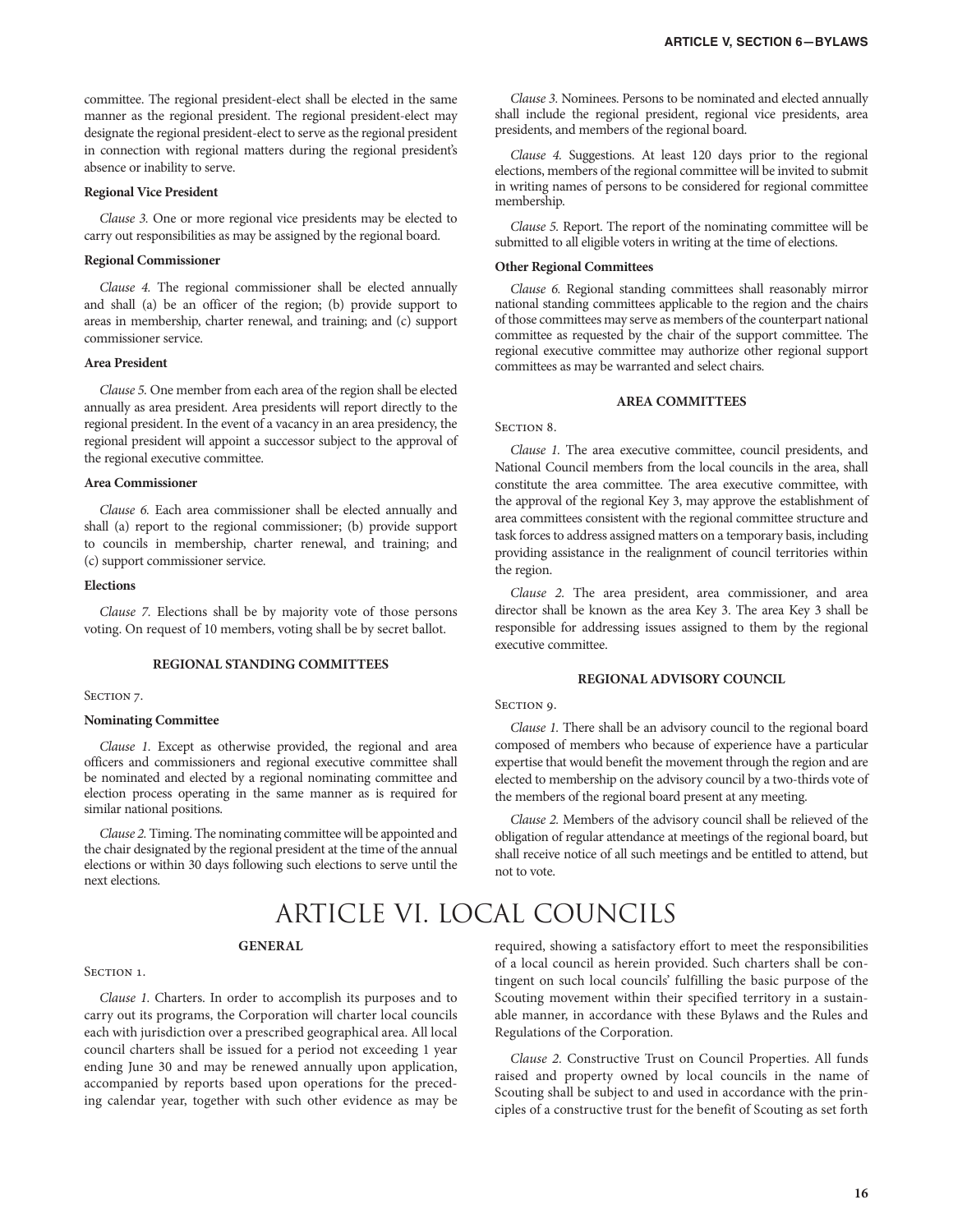in the Rules and Regulations of the Corporation. The National Council may request councils to provide information regarding assets, funds, properties, and indebtedness, and councils shall supply such information in a timely manner. Upon termination of a local council charter or dissolution of a council, all rights of management and ownership of local council property shall become vested in the National Council for use in accordance with the Rules and Regulations of the Corporation. Local council articles of incorporation and bylaws shall include or be revised to incorporate this provision at the time of chartering or the next charter renewal.

*Clause 3.* Audits. The National Council shall have the right to audit all records of local councils for compliance with national rules, regulations, and policies. Any report made following an audit shall be shared with the council president, commissioner, and Scout executive. The regional executive committee shall have the right following any audit to take such action as it deems appropriate to correct any deficiencies or violations of any national rules, regulations, policies, or charter agreement.

#### **APPLICATIONS**

#### SECTION<sub>2</sub>.

Applications for new charters shall be accompanied by a copy of the proposed Local Council Articles of Incorporation and Bylaws of the council incorporating terms approved and required by the National Council and evidence showing that it will be for the best interests of the youth of the community and the Scouting movement to have a chartered council and that those who are making the application are in a position to perform the functions of the local council in a manner which would justify the issuance of a charter.

#### **CONDITIONS AND TERMINATION**

#### SECTION 3.

Charters to local councils shall be issued by the Corporation. The regional executive committee may at any time add such conditions to a local council charter as it may deem appropriate. Subject to the approval of the National Key 3, the regional executive committee may issue a council a transitional charter in advance of the realignment of territory assigned to a local council. The Key 3 will report on any such transitional charter to the Executive Committee as soon thereafter as feasible under the circumstances. The regional executive committee may, with the approval of the Executive Committee, refuse to renew a local council charter in any instance where it deems such action advisable in the interests of Scouting.

#### **REVOCATION OR MODIFICATIONS OF CHARTERS**

#### SECTION 4.

The Executive Committee may revoke or modify the charter of a local council at any time in its sole discretion when it is believed to be in the best interest of the Scouting movement.

#### **RESPONSIBILITY OF THE LOCAL COUNCIL**

#### SECTION 5.

*Clause 1.* It shall be the responsibility of each local council to make sure that the general principles of advancement are understood and carried out by the units in the council area.

*Clause 2.* It shall make Scouting training available to all members of chartered organizations and community groups using the Scouting program while maintaining standards in policies, protecting official badges and insignia, and reviewing and making recommendations regarding unit leadership and finances.

*Clause 3.* The local council shall supervise advancement procedures to make sure that they are carried out in such a way as to ensure strict adherence to the requirements and standards as set forth in the Rules and Regulations and the official publications of the Boy Scouts of America. The local council shall organize the necessary unit, district, and council procedures to make sure that youth members have an opportunity to advance and receive recognition promptly. It shall provide training for leaders in the principles and conduct of advancement.

*Clause 4.* No local council Scouter shall have authority to increase or diminish requirements and standards established by the Corporation. A Scouter is an adult who registers with the Boy Scouts of America at the local, area, region, or national level; fulfills the obligations of his or her position; obligates himself or herself to subscribe to the Scout Oath; and agrees to abide by the Rules and Regulations, policies, and other guidelines of the Boy Scouts of America.

*Clause 5.* Every local council shall operate in a sustainable manner as determined by the regional executive committee and measurement standards established by the National Council. Local councils shall adhere to the policies established by the Corporation regarding the use of the seal and all other emblems and badges, descriptive and designating marks, and words or phrases associated with or referring to the Boy Scouts of America, or any of its affiliates. No local council, including employees or Scouting volunteers, may authorize any third party to trade on the goodwill and reputation of the Boy Scouts of America.

*Clause 6.* The powers and responsibilities of local councils shall be controlled by these Bylaws and by the Rules and Regulations.

#### **INCORPORATION OF LOCAL COUNCILS**

#### SECTION<sub>6</sub>.

#### **General**

*Clause 1.* Local councils duly chartered by the Boy Scouts of America shall, wherever possible, become incorporated under the laws of their respective states pertaining to nonprofit corporations and pursuant to and consistent with these Bylaws and the Rules and Regulations of the Boy Scouts of America. The National Council may issue a prescribed form for local council articles of incorporation and bylaws, adoption of which shall be a condition of the issuance or renewal of the charter.

#### **Approval of Documents**

*Clause 2.* Proposed corporate articles and bylaws of local councils, and any amendments of such articles or bylaws, shall be submitted to the Corporation's National Service Center for review and approval in advance of adoption. When corporate articles are found to be in proper form, a certificate of approval, with consent to incorporate, for Scouting purposes under the name agreed upon, shall be furnished in behalf of the Boy Scouts of America. This certificate shall be attached to the corporate articles when filed by the local council with the state authorities. Any changes to the bylaws of the local council shall be approved in advance by the National Service Center, and any changes to the requirements for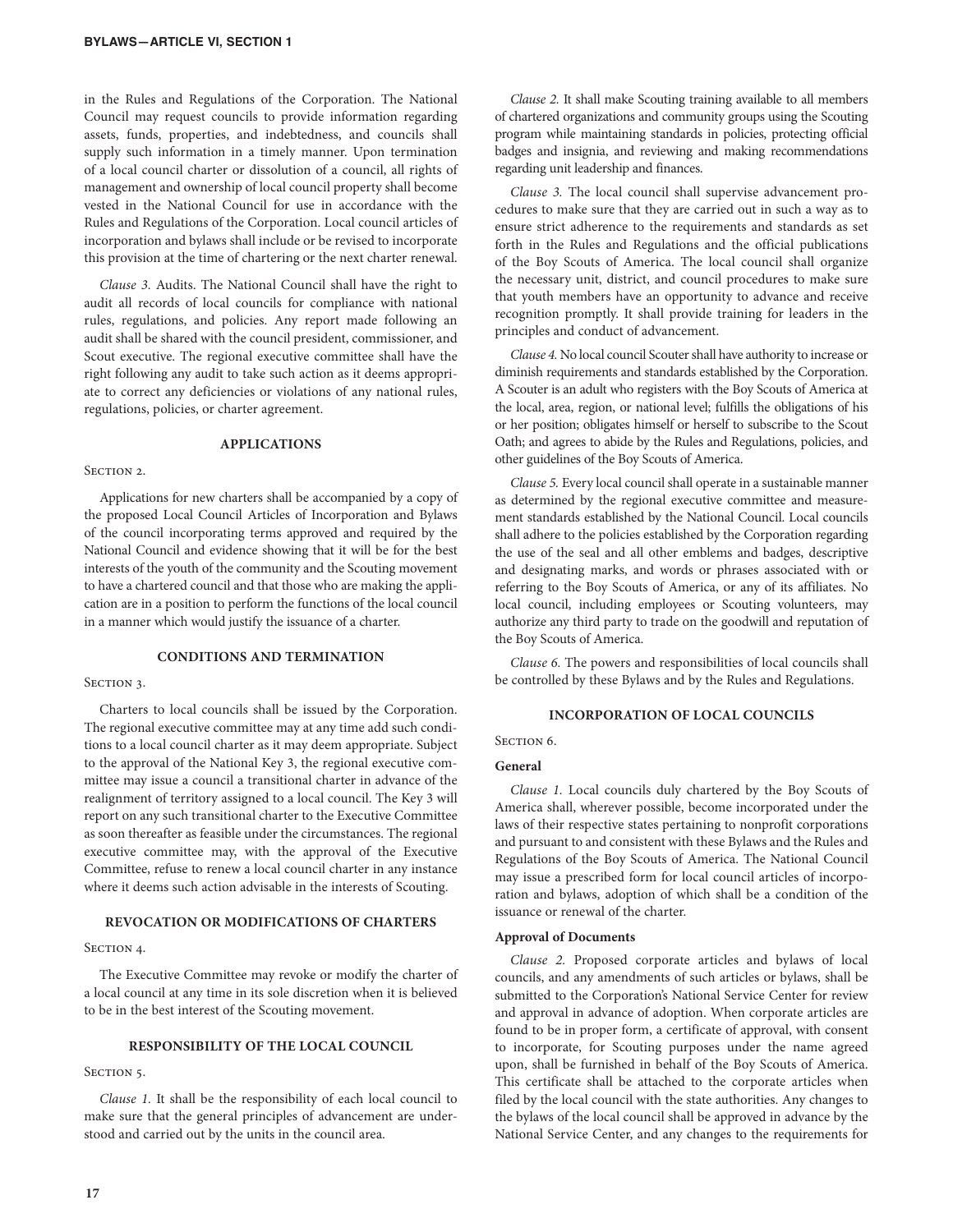local council bylaws established by the Executive Committee shall be incorporated into the local council bylaws.

#### **ORGANIZATION AND OPERATION**

#### SECTION<sub>7</sub>.

*Clause 1.* The membership of each local council shall consist of a chartered organization representative from each chartered organization and additional members at large from within the territorial boundaries of the local council, totaling a minimum of 100 adults. When a council is incorporated, its incorporators shall be its initial members. Thereafter its members-at-large shall be elected annually by the council membership.

*Clause 2.* The executive board of each local council shall consist of (a) not fewer than 25 nor more than 50 members elected by the local council from among its active members; plus (b) the officers of

the Corporation, including the Scout executive (who shall have no vote); (c) the chairs of the committees of the executive board; (d) the chairs of each district committee, upon being approved by the executive board; and (e) not more than two youth members, who shall be registered members or adult program participants (as defined in Article VII, Section 1) appointed by the council president with the approval of the executive board to serve for a term of 1 year. The executive board shall be the governing body of the council and shall be responsible for its operations and its assets.

*Clause 3.* The executive board annually shall elect its officers of the council, which will consist of a president, one or more vice presidents, a treasurer, and a council commissioner. The officers of the council shall be nominated and elected by a council nominating committee and election process operating in the same manner as is required for similar national positions.

### ARTICLE VII. YOUTH MEMBERSHIP

#### **GENERAL**

#### SECTION 1.

Those eligible to participate in programs designed for youth and young adults shall collectively be known as "members" or "youth program participants." Participation in programs shall be open to any person who meets the requirements for membership. Program participants who are at least 18 years of age and older and eligible to participate in programs designed for youth shall be referred to as "adult program participants."

#### **MEMBERSHIP, ADVANCEMENT, AND ACHIEVEMENT**

SECTION<sub>2</sub>.

Membership in programs, advancement, and achievement of leadership in Scouting is open to all persons who qualify for membership and participation in the program, without regard to race, gender, sexual orientation, gender identity, ethnic background, or religion, and who subscribe to the Declaration of Religious Principle. Advancement and achievement of leadership in Scouting shall be based entirely upon individual merit.

### ARTICLE VIII. ADULT LEADERSHIP

#### **GENERAL**

SECTION<sub>1</sub>.

#### **Leadership Qualifications**

*Clause 1.* General. No person shall be approved as a Scouter or leader unless, in the judgment of the Corporation, that person possesses and demonstrates the moral, educational, and emotional qualities deemed necessary for leadership and satisfies such other qualifications as it may from time to time require.

*Clause 2.* Authority of Region. The Executive Committee and regional Key 3 shall have the right to take action against any Scouter found to have violated any rule, regulation, or policy of the National Council, including expiring the registration of any such Scouter. Any Scouter whose registration is expired shall be deemed to have resigned any appointed or elected office or board position on any council, area, regional, or national executive board or committee. This provision shall not be construed to limit (a) the ability of a local council to request action or (b) the authority of the National Council to take action with respect to any member or adult leader considered unsuitable to serve. The Chief Scout Executive may establish the process for any such action.

*Clause 3.* Positions. The National Council or regional executive committee may limit the registration of any volunteer adult Scouter to such position(s) as it deems to be in the best interests of Scouting and such person shall not be allowed to register in any position other than the designated position(s).

#### **PROFESSIONAL LEADERSHIP**

SECTION<sub>2</sub>.

#### **General**

*Clause 1.* Status. The commissioned status of professional Scouters is separate and distinct from their employment. The commissioning of a Scouter does not in itself entitle a professional to be appointed to or to retain a position. The appointment of an individual to a position in Scouting does not in itself entitle him to receive a commission.

#### **Professional Scouters**

*Clause 2.* General. A corps of qualified and trained professional Scouters is essential to the success of the whole Scouting movement. To secure and retain such people for service in the national and local councils, their professional status must be clearly defined. Commissioned professionals must be eligible for, apply, and be accepted as a Scouter before they are eligible for commissioning or employment.

*Clause 3.* Commissioning and Decommissioning. The Executive Committee may establish requirements to be met by any person seeking to become or remain a professional Scouter. The Chief Scout Executive is responsible for the commissioning and decommissioning of all professionals and, in the absence of requirements established by the Executive Committee, shall exercise discretion in administering the commissioning and decommissioning process. The Chief Scout Executive shall separately issue commissions to certify qualified professionals to serve as council Scout executives. The Chief Scout Executive may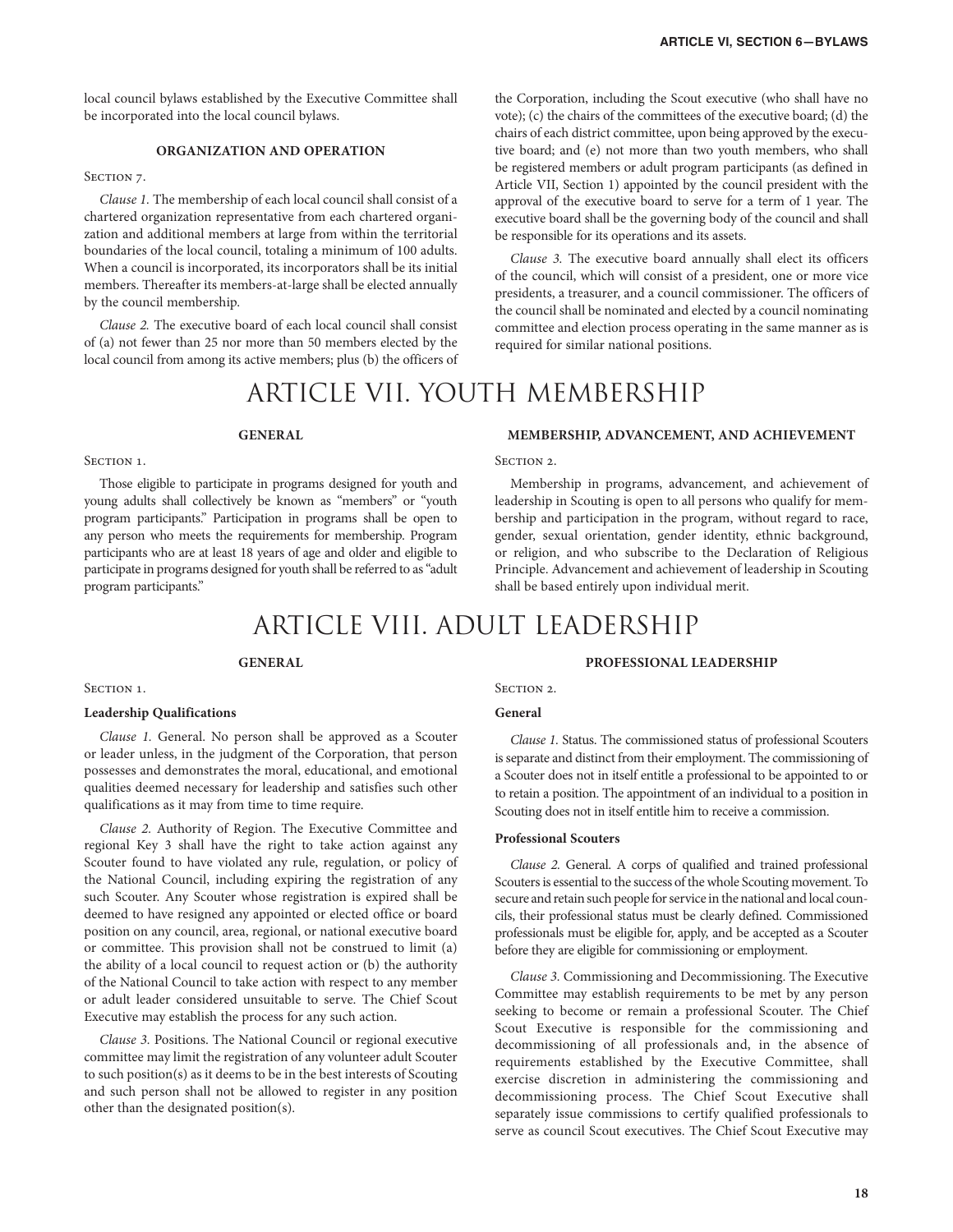refuse to certify as qualified or remove the certification of any council Scout executive when, in the sole discretion of the Chief Scout Executive, it is determined that they are no longer qualified to hold that certification. Except for newly employed, precommissioned professionals, no person may be employed in a professional capacity by any local council or by the Corporation who does not hold a currently valid commission.

#### **Employment**

*Clause 4.* Rules and Guidelines. The Executive Committee, subject to the provisions of these Bylaws, shall establish rules

#### **POLICIES**

#### SECTION 1.

#### **Declaration of Religious Principle**

*Clause 1.* The Boy Scouts of America maintains that no member can grow into the best kind of citizen without recognizing an obligation to God. In the first part of the Scout Oath the member declares, "On my honor I will do my best to do my duty to God and my country and to obey the Scout Law." The recognition of God as the ruling and leading power in the universe and the grateful acknowledgment of His favors and blessings are necessary to the best type of citizenship and are wholesome precepts in the education of the growing members. No matter what the religious faith of the members may be, this fundamental need of good citizenship should be kept before them. The Boy Scouts of America, therefore, recognizes the religious element in the training of the member, but it is absolutely nonsectarian in its attitude toward that religious training. Its policy is that the home and the organization or group with which the member is connected shall give definite attention to religious life.

#### **Activities**

*Clause 2.* The activities of the Boy Scouts of America shall be carried on under conditions which show respect to the convictions

### ARTICLE X. PROGRAM

#### **PROGRAM OBJECTIVES**

#### SECTION<sub>1</sub>.

The program shall be one designed to achieve objectives in character development, citizenship training, leadership, and mental and physical fitness.

In its several phases the program shall be adapted to the groups into which program participants are divided and shall be as set

### ARTICLE XI. BUSINESS

#### **FINANCE**

#### SECTION 1.

#### **Expenses**

*Clause 1.* The necessary expenses of the Corporation shall be met from the receipts from annual registration fees and contributions; from the proceeds from sales of publications and supplies; and from such other sources as may be determined by the Corporation.

and regulations covering the employment, training, promotion, tenure, demotion, and retirement or discharge of all professional and other employees of the Corporation and of all professional employees of the local councils.

*Clause 5.* Authority of the Chief Scout Executive. The Chief Scout Executive is, subject to these Bylaws, the Rules and Regulations, and the decisions of the Executive Board, authorized to appoint and remove all employees of the Corporation and to direct their work.

# ARTICLE IX. POLICIES

of others in matters of custom and religion, as required by the twelfth point of the Scout Law, reading, "Reverent. A Scout is reverent toward God. He is faithful in his religious duties. He respects the beliefs of others."

#### **Freedom**

*Clause 3.* In no case where a unit is connected with a church or other distinctively religious organization shall members of other denominations or faiths be required, because of their membership in the unit, to take part in or observe a religious ceremony distinctly unique to that organization or church. However, no church or religious organization holding a valid charter shall be required to accept as an adult leader any person whose espoused personal beliefs are in conflict with the chartered organization's religious principles.

#### **Leaders**

*Clause 4.* Only persons willing to subscribe to these declarations of principles shall be entitled to certificates of leadership in carrying out the Scouting program.

*Clause 5.* Rules and Regulations approved by the Executive Board or Executive Committee shall be considered no less important to the Corporation merely because they are not specifically set forth in the Bylaws.

forth from time to time in these Bylaws, Rules and Regulations, and other publications of the Corporation.

In all activities, emphasis shall be placed upon practice in daily life of the principles of the Scout Oath. In association with suitable adult leadership, members registered in Scouting will be guided to develop traits of character which are expressed in self-reliance, consideration of and help to others, personal courage, and above all in lives of useful citizenship.

#### **Contributions**

*Clause 2.* Contributions shall be solicited in the name of the Boy Scouts of America only through or by the authority of the Corporation, and shall be limited to the National Council or chartered local councils, in accordance with these Bylaws and Rules and Regulations of the Corporation. Youth members shall not be permitted to serve as solicitors of money for chartered organizations, for the local council, for the National Council, for corporate sponsors, or in support of other organizations. Adult leaders and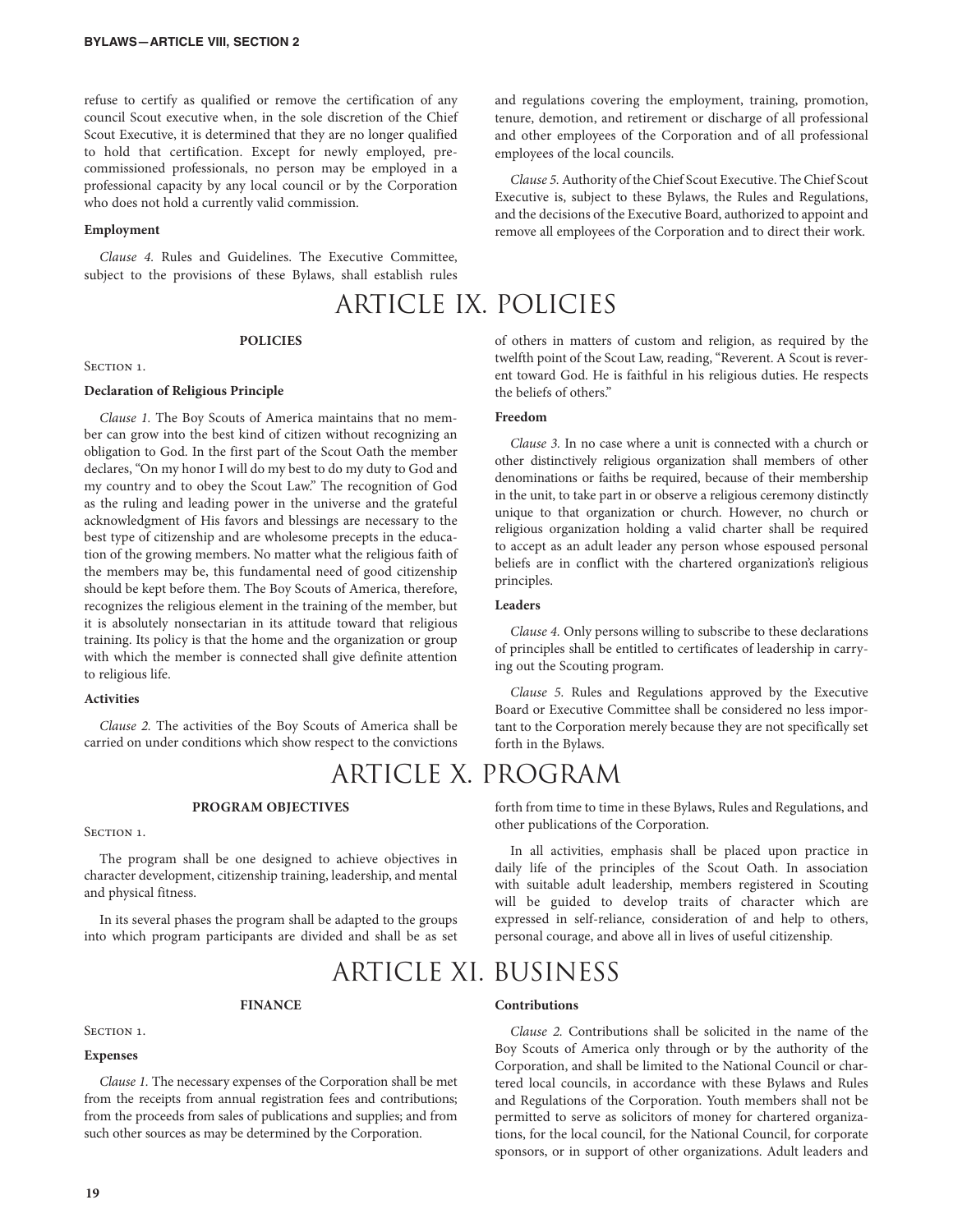#### **Fundraising**

*Clause 3.* Youth members may sell products as part of an approved fundraising project if (i) the nature of the product is consistent with the values and purpose of the Corporation; (ii) the value of the product is commensurate with the price at which it is offered; and (iii) it is in accordance with the Bylaws and Rules and Regulations of the Corporation. Furthermore, any product that is sold or offered for sale as part of an approved fundraising project and bears any emblems, logos, brands, or other designating marks associated with the Boy Scouts of America must be manufactured by a BSA licensee authorized by the Corporation to use such designating marks in that manner on those specific products. No youth member shall engage in such sales of products for more than 12 total weeks during any one 12-month period.

#### **Deposit of Funds**

*Clause 4.* All funds shall be deposited in such depositories as shall be approved by the Executive Board.

#### **Custody of Securities**

*Clause 5.* The securities of the Corporation shall be deposited in any such deposit vault or vaults or with such bank or banks, trust company or trust companies, or such other depositories, and access thereto shall be provided as may from time to time be determined by the Executive Board. Access to the securities may be had as provided in the Rules and Regulations or by resolution of the Executive Board and not otherwise. They may be examined or withdrawn by such officer or officers or other employees of the Corporation as may from time to time be designated by the Executive Board. The Executive Board by resolution may authorize any two members of the Executive Board of the Corporation to have access to the securities for the purpose of audit or such other purpose as it may specify in the resolution.

#### **Checks, Notes, Etc.**

*Clause 6.* Except as otherwise provided by law or in these Bylaws, all checks, drafts, notes, bills of exchange, or other orders, instruments, or obligations for the payment of money shall be signed by such officer or officers, employee or employees, or agent or agents of the Corporation as shall be specified by the Executive Board.

#### **DEEDS, CONTRACTS, BONDS, ETC.**

#### SECTION 2.

#### **Authority to Execute Documents**

Except as otherwise provided by law or in these Bylaws, officers of the Corporation shall sign, in the name and on behalf of the Corporation, all deeds, bonds, contracts, or mortgages. Provided, however that the execution of such documents relating to the powers reserved to the Executive Board in Article III, Section 1, Clause 2, shall be authorized by the Executive Board, separately and specifically beforehand.

### ARTICLE XII. SPECIAL SITUATIONS

#### **EXPERIMENTAL PROGRAMS**

#### SECTION 1.

From time to time the Executive Board may wish to authorize experimental programs to determine how best to achieve the purpose of the Boy Scouts of America under changing conditions. If such experimental programs are in any manner inconsistent with these Bylaws, the programs shall be adopted only in accordance with the procedures established in the Rules and Regulations.

#### **OVERSEAS SCOUTING**

#### SECTION 2.

#### **General**

*Clause 1.* To further its objectives of extending membership privileges to citizens of the United States in other parts of the world, the Corporation authorizes the registration of youth members and leaders and the establishment of units in areas lying outside of the jurisdiction of any local council.

#### **Policy of Cooperation**

*Clause 2.* To foster and strengthen the close and friendly relationship that exists between the Boy Scouts of America and other Scout associations, members and leaders of units will work in close harmony with their fellow Scouts and Scouters in the area.

#### **Services**

*Clause 3.* Administration, organization, program, and training services shall be furnished by the International Division of the Corporation with the cooperation of region, area, or council where such can be utilized.

#### **Deviations**

*Clause 4.* To the extent feasible, the provisions of the Bylaws, Rules and Regulations, and policies of the Corporation relating to its domestic units shall apply to Direct Service units. It is recognized that as the application of certain of these may be impractical, their waiver or modifications will be permitted. Also due to varying conditions, it is recognized that such waiver and modification could result in nonuniform application as between units.

Any deviations will be authorized by the Executive Committee, whose authority may be delegated to a committee or subcommittee. Major deviations of a general nature normally will be set forth in the Rules and Regulations.

#### **LEARNING FOR LIFE**

#### SECTION 3.

*Clause 1.* To further the mission of the Boy Scouts of America to meet and serve the needs of youth and communities, the Corporation authorizes the establishment of an affiliated separate corporation to be known as Learning for Life, to work in cooperation with our nation's schools and businesses.

*Clause 2.* Learning for Life is a nontraditional, nonmembership, educational outreach program that takes place during or after school hours and is not part of the traditional Scouting program.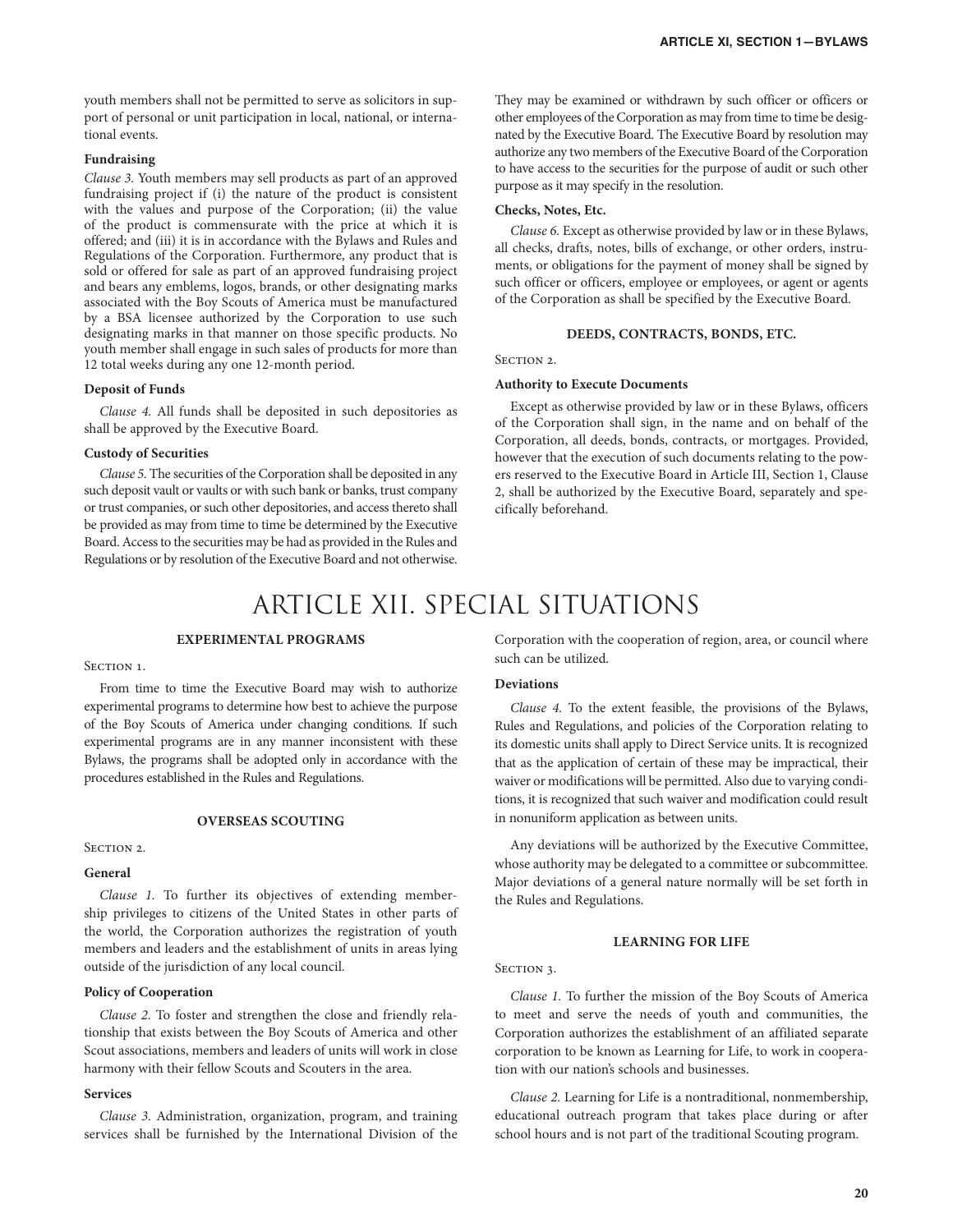*Clause 3.* Exploring is Learning for Life's workforce development career program for young men and women who meet the participation requirements.

*Clause 4.* Exploring is based on five areas of emphasis: career opportunities, life skills, citizenship, character education, and leadership experience. Local community organizations initiate an

#### **INDEMNIFICATION**

#### SECTION 1.

The Corporation shall indemnify any person who was, is, or is threatened to be made a named defendant or respondent in any action, suit, or proceeding, civil or criminal (a "Proceeding"), because such person, or a person of whom such person is the legal representative, (i) is or was a member of the Executive Board, a committee of the Executive Board, a subcommittee of a committee of the Executive Board, or an officer of the Corporation; or (ii) while a member of the Executive Board, a committee of the Executive Board, a subcommittee of the Executive Board, or an officer of the Corporation, is or was serving at the request of the Corporation as a director, officer, agent, or employee of another corporation or organization, to the fullest extent that a nonprofit corporation may grant indemnification to such a person under applicable law, without subjecting the Corporation to any income or excise tax under the Internal Revenue Code of 1986, as amended, or the corresponding provision or provisions of any subsequent United States Internal Revenue law or laws; provided, however, that any right to indemnification from the Corporation under this provision shall not extend to any matter as to which such person shall have engaged in wanton or willful misconduct in the performance or neglect of a duty owed to the Corporation.

### **WAIVERS** ARTICLE XIV. WAIVERS AND AMENDMENTS

#### SECTION 1.

Whenever any notice is required by these Bylaws or by any law to be given to any member of the National Council, member of the Executive Board, or any committee or any officer, such notice except as otherwise provided by these Bylaws or by any law may be given personally or by fax or electronic mail addressed to the person at such person's place of business, if any, or (to the extent applicable) at such address as has been given to the Corporation as the home address of the person; or the notice may be given in writing by mail, in a sealed wrapper, postage prepaid, addressed to such person at such address. Any notice given by fax or electronic mail shall be deemed to be given when it shall have been delivered for transmission and any notice given by mail shall be deemed to have been given when it shall have been deposited in a post office, in a regularly maintained letter box, or with a postal carrier. A waiver of any such notice in writing, signed by the person entitled to such notice as required, shall be deemed the equivalent thereof, Explorer post by matching their people and program resources to the interests of young people in the community.

*Clause 5.* The program, organization, and administration of and qualifications for participation in Learning for Life shall be established by Learning for Life.

# ARTICLE XIII. INDEMNIFICATION

Any right to indemnification under this provision shall be a contract right and shall include the right to be paid by the Corporation expenses incurred in defending such Proceeding in advance of its final disposition to the maximum extent permitted under applicable law. Any person who has requested an advancement of expenses under this provision and has not received such advance within 30 days of such request, may thereafter bring suit against the Corporation to recover the unpaid amount of such claim and, if successful in whole or in part, shall be entitled to be paid also the expense of prosecuting such claim. In any such action, the burden of proof shall be on the Corporation to prove the claimant is not entitled to such payment. The rights conferred herein shall not be exclusive of any other right which any person may have or hereafter acquire under any statute, bylaw, vote of the Executive Board or a committee or subcommittee thereof, agreement or otherwise. This provision shall not be deemed to limit any power or exclude any right of the Corporation to provide any additional or other indemnity or right, or to maintain insurance or a similar arrangement for or on behalf of any person. If this provision should be invalid or ineffective in any respect, the validity and effect of this provision in any other respect shall not be affected.

and the presence at any meeting of any person entitled to notice thereof shall be deemed a waiver of such notice as to such person.

#### **AMENDMENT OF BYLAWS**

#### SECTION 2.

### **Procedures**

*Clause 1.* These Bylaws may be amended at any meeting of the Executive Board by the affirmative vote of a majority of the whole Executive Board; upon the recommendation of the Executive Committee of the Executive Board; or when the proposed amendment has been sent to the members of the Executive Board at least 15 days in advance of the meeting.

#### **Promulgation**

*Clause 2.* All changes in the Bylaws, when made, shall be announced to the national and local councils in such manner as the Executive Board shall direct.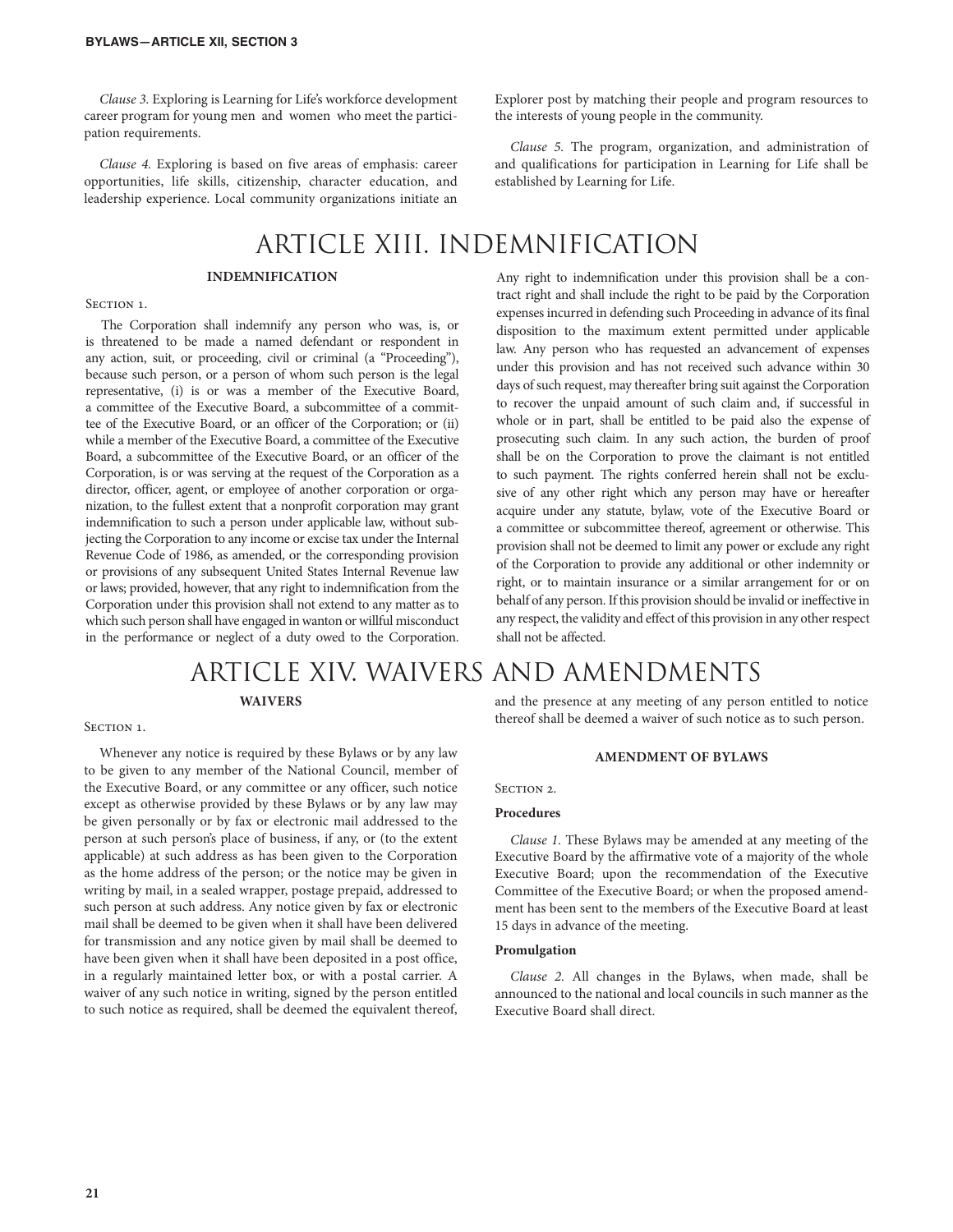### INDEX

### **A**

Access to securities, 20 Activities, policy on, 19 Adult leadership, 18–19 Adult program participants, 18 Advancement, principles of, 17 Advancement standards, 17 Advisory Council, 12 election to, 12 meetings of, 12 members of, 12 Amendment Bylaws, 5, 21 Rules and Regulations, 7 American National Red Cross, 6 Annual meeting, National Council, 5, 8, 9 Annual report to Congress, 5 Approval of documents, 17–18 Area committees, 16 Area executive committee, 16 Assets, 4 Audit and Enterprise Risk Management Committee, 11 Audits, 17 Authority of Executive Board, 9 Authority to execute documents, 13, 20

#### **B**

Badges and insignia, protection of, 6, 17 Bank or banks, 20 Bequest, 4 Bills of exchange, 20 Bonds, 20 Boy Scouts of America annual report, 5, 8, 13 governing body, 5, 9 handbooks, 7 membership, 18 name, 4, 7 National Service Center, 7 official publications, 7, 17 policies, 19 program, 19 purpose, 4, 7 seal, 4, 5, 7, 17 Business, 19–20 Bylaws, amendments to, 5, 21

#### **C**

Certificate of approval to incorporate, 17 Certificate of stock, 4 Changes in bylaws, 5, 21 Character development, 6, 7, 19 Chartered organization representative, 18 Checks, 20 Chief Financial Officer/Treasurer, 13–14 Chief Scout Executive, 7, 10, 11, 13, 14, 18–19 Citizenship, 6, 19, 21 Citizenship training, 7, 19 Civil suit, 21 Commissioned leadership, 8, 18 Commissioning, 18 Congress, 4–5, 6, 7, 8, 13 Congressional report, 6 Consistency, 7, 17, 20 Constructive trust, 16 Contracts, 20, 21 Contributions, 19–20 Cooperation with Scout associations, 20 Corporate membership, 8 Corporate Mission and Reputation Committee, 11, 13 Corporation property, 5 Council improvement plans, authority to require, 15 Council property trust, 16 Courage, 4, 7, 19 Criminal suit, 21 Custody of securities, 20

#### **D**

Debts, 4 Declaration of religious principle, 18, 19 Decommissioning, 18–19 Deeds, 20 Deposit of funds, 20 Depositories, 20 Deposit vault or vaults, 20 Development Committee, 11 Deviations, 20 Devise, 4 Direct Service units, 20 District of Columbia, 4, 5, 7, 8 Diversity Committee, 11 Dividends, 4 Documents, approval of, 17–18 Documents, authority to execute, 13, 20 Drafts, 20

#### **E**

Education, 6, 7, 18, 19, 20–21 Election of members of Executive Board, 8, 9, 11, 14 Election, regulations for, 4 Electronic communications, 10 Emblems and badges, 7, 17 Employment of professionals, 18, 19 Equity, 4 Executive Board, 5, 9–12 ad hoc committees, 10 Advisory Council, 12, 14 appointment of committee, 10–11 Audit and Enterprise Risk Management Committee, 11 committees of, 9, 10–12 Corporate Mission and Reputation Committee, 11, 13 Development Committee, 11 Diversity Committee, 11 duties of committees, 10 election of regular members, 8, 9 electronic communications, 10 ex officio members, 9, 10, 12 Finance Committee, 11 Governance and Nominating Committee, 11, 12, 13, 14 Human Resources Committee, 11 International Committee, 12, 13 interpretation of, 9 meetings of, 9 membership, 9 notice of meetings, 9 quorum, 10 regional members, 9 regional presidents, 9 regular meetings, 9 reporting changes to, 7 special committees, 12 special meetings, 9 standing committee chair, 10, 11, 13 standing committees, 9, 10, 11, 13, 14 subcommittees, 10, 12, 14, 20, 21 task forces, 10, 14 telecommunication meetings, 10 vacancies, 5, 9, 11 "whole Executive Board, the," 9, 21 youth members, 9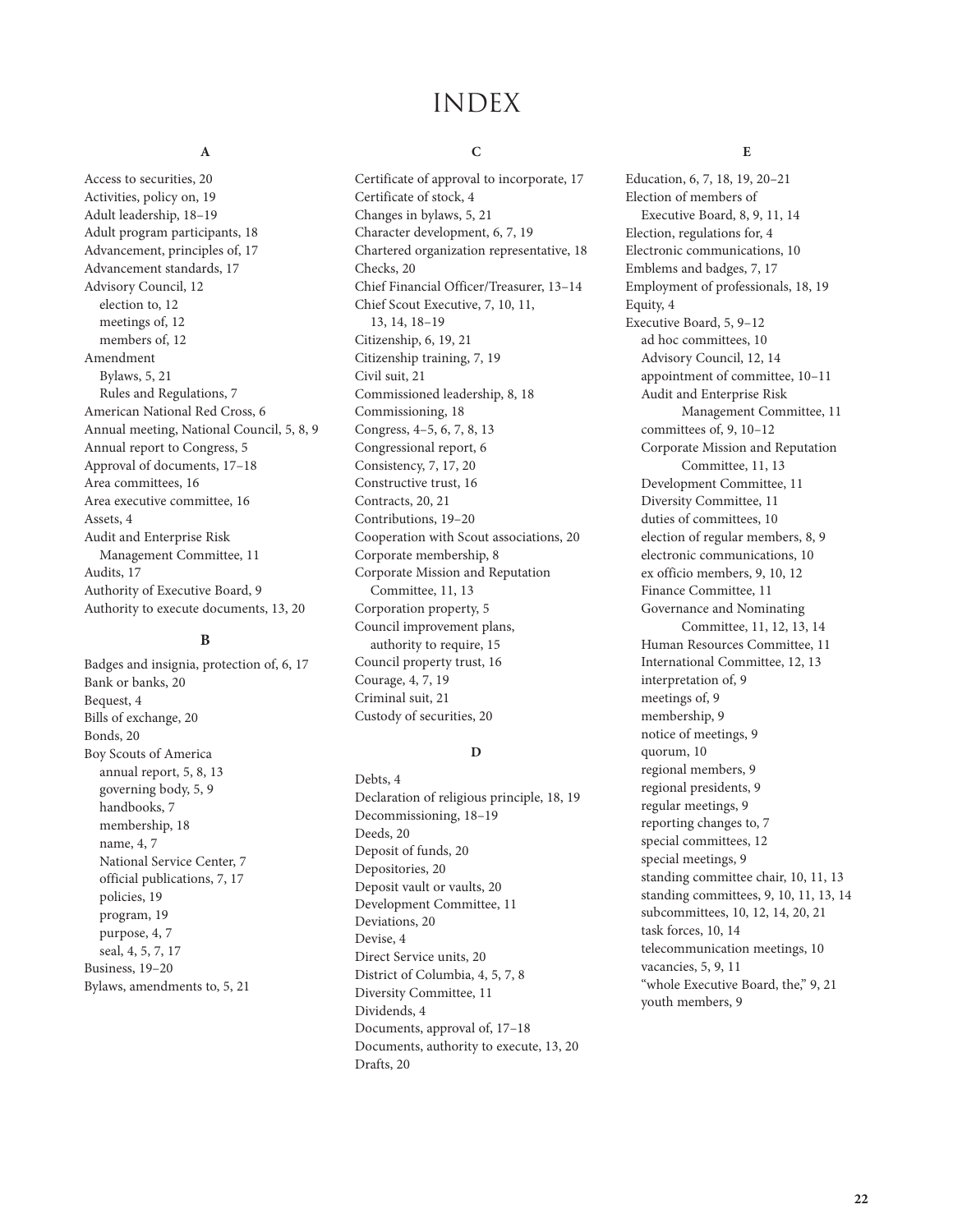Executive Committee, 7, 9, 10–11, 12, 13, 14, 15, 17, 18, 19, 20, 21 duties of, 10 meetings, 10–11 membership, 10 quorum, 10–11 Expenses of corporation, 19 Experimental programs, 20 Exploring, 21

#### **F**

Federal charter, 4–5, 13 Finance, 19 Finance Committee, 11 Fiscal year, 7 Fitness, mental and physical, 7, 19 Freedom, religious, 19 Fundraising, 20

#### **G–H–I–J**

Gift, 4 Governance and Nominating Committee, 9, 11, 12, 13, 14 Governing body, 5, 9, 18 Honor, 6 Honorary officers, 11 Human Resources Committee, 11 Incorporation of local councils, 17–18 Indemnification, 21 Individual merit, 18 Initiative, 6 Insignia, 6, 17 Instruments, 20 Intellectual life, 6 International commissioner, 11, 12, 13 International Committee, 12, 13 International Division, 20 Juvenile delinquency, 6

#### **K–L**

Key 3, 5 area, 16 national, 10, 14, 15, 17 regional, 15, 16 Leadership, 7, 13, 15, 17, 18–19, 21 Leadership qualifications, 18 Learning for Life, 9, 20–21 Liabilities, 4, 14 Liens, 5 Local councils, 16–18 application for new charters, 16 audits of, 17 charters to, 17 executive boards, 18

incorporation of, 17 officers, 18 operation of, 18 organization of, 18 powers of, 17 responsibilities of, 17

#### **M**

Medals, 6 Mental fitness, 7, 19 Military system, 6 Moral life, 6 Mortgages, 9, 20 Motto, 7 Movement, Scouting, 6, 8, 9, 10, 12, 15, 16, 17, 19, 20

#### **N**

Name of the corporation, 4, 7 National commissioner, 10, 13 National Council, 8 annual meetings, 8 certificates of membership, 8 corporate membership, 8 elected members, 8 eligibility requirements, 8 Executive Board members, 8 ex officio members, 8 general meetings, 8 guests, 8 honorary members, 8 local council representatives, 8 meetings, 8 members, 8 members at large, 8 notice of meetings, 8 quorum, 8 request for special meeting, 8 special meetings, 8 voting, 8 voting credentials, 8 National Service Center, 7 Notes, 20 Number, governing body, 5

**O–P**

Officers, 13–14 Overseas Scouting, 20 Patent laws, 6 Patriotism, 4, 7 Payment of money, 20 Personal courage, 19 Personal estate, 4 Physical fitness, 7, 19 Policies, 19 President, 13, 14 President-elect, 15–16 Priorities, 7 Professional leadership, 18–19 Professional Scouters, 18–19 Program, 19 Program objectives, 19 Property, 4, 5, 16, 17 Publications, official, 7, 17, 18 Public emergencies, 6 Purpose, 4, 7

### **Q**

Qualifications, governing body, 5 Quorum annual or special meeting, 9 Executive Board, 5, 9 Executive Committee, 10–11 National Council, 8

#### **R**

Red Cross, 6 Regional advisory council, 16 Regional board, 15 meetings, 15 youth members, 15 Regional committees, 15 meetings, 15 organization of, 15 regular members, 15 Regional director, 15 Regional executive committee, 15 meetings, 15 members, 15 Regional officers area commissioner, 16 area president, 16 elections, 16 regional commissioner, 16 regional president, 15–16 regional vice presidents, 16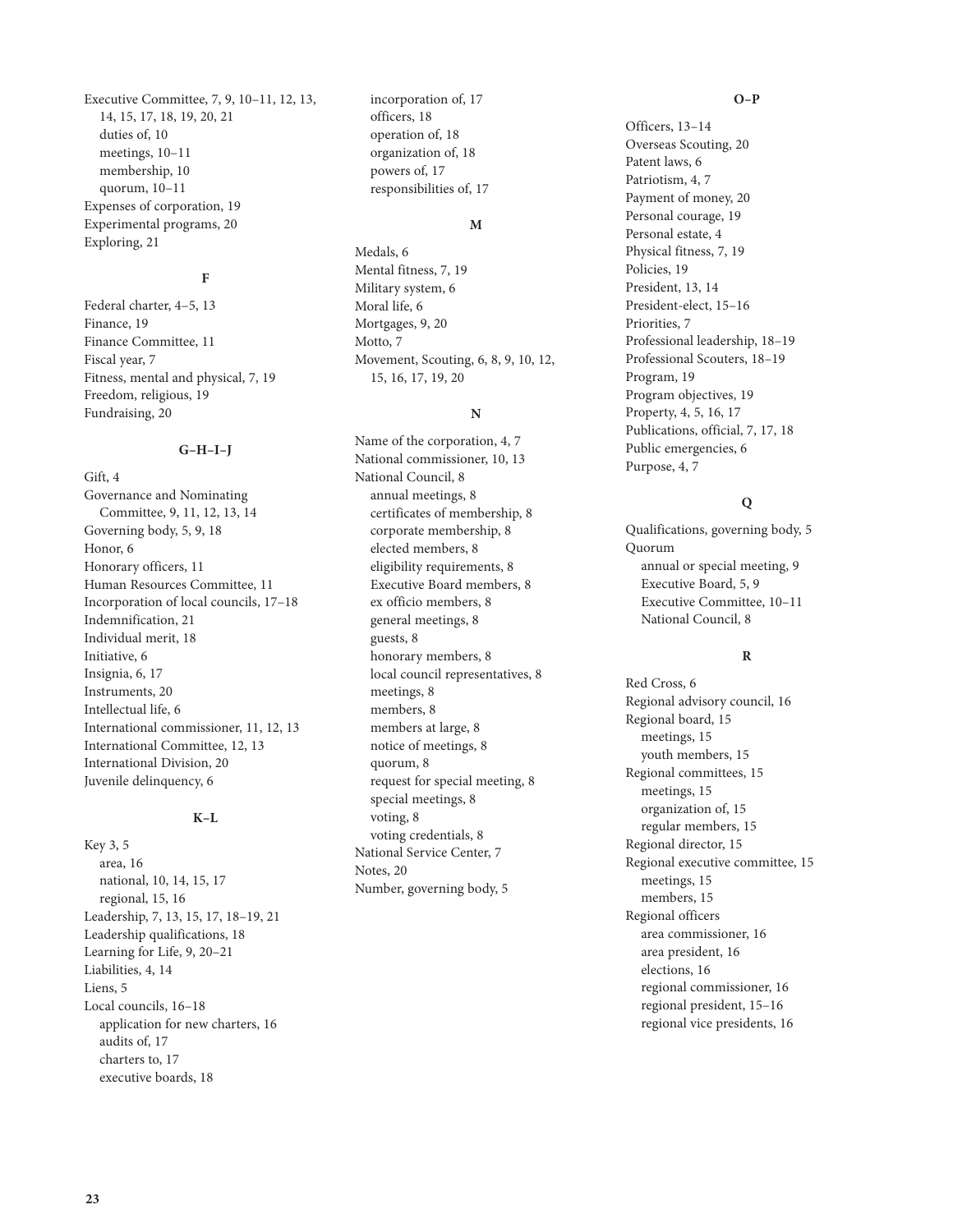Regional organization, 14–16 Regional standing committees, 16 Regions, 14–16 Regulations for election, 4 Religion, policy on, 19 Religious freedom, 19 Report to Congress, 5 Resolutions Subcommittee, 12 Resourcefulness, 6 Responsibilities of regions, 14–15 Revocation of charter, 15, 17 Rules and Regulations, 7, 10, 13, 15, 16, 17, 19, 20

### **S**

Scoutcraft, 4, 7 Scouting movement, 6, 8, 9, 10, 12, 15, 16, 17, 18 Scout Oath, 17, 19 Seal, 4, 5, 7, 17 Self-reliance, 4, 6, 7, 19 Signatures for payment, 20 Solicitors of money, 19–20 Special committees, 11, 12 Special meetings, 5, 8, 9 Special situations, 20–21 Standing committees, 5, 9, 10, 11, 13, 14, 15, 16 Support committees, 8, 13, 14, 16 Suit, 21 Supplies, sales of, 19

#### **T**

Telecommunications, 10 Termination of charters, 17 Term of office, governing body, 9, 11 Tests, 6 Training Scouts, 6 Trust company or companies, 20 Trust, constructive, 16

#### **U–V–W–Y**

Uniforms, badges, and insignia, 7 Vacancies Executive Board, 5, 9, 11 honorary officers, 11 Varsity Scouting, 8 Vice presidents, 15, 16, 18 Waivers, 10, 20, 21 Wilson, Woodrow, 5 Youth membership, 18 Youth members not to solicit money, 19–20 Youth program participants, 9, 15, 18